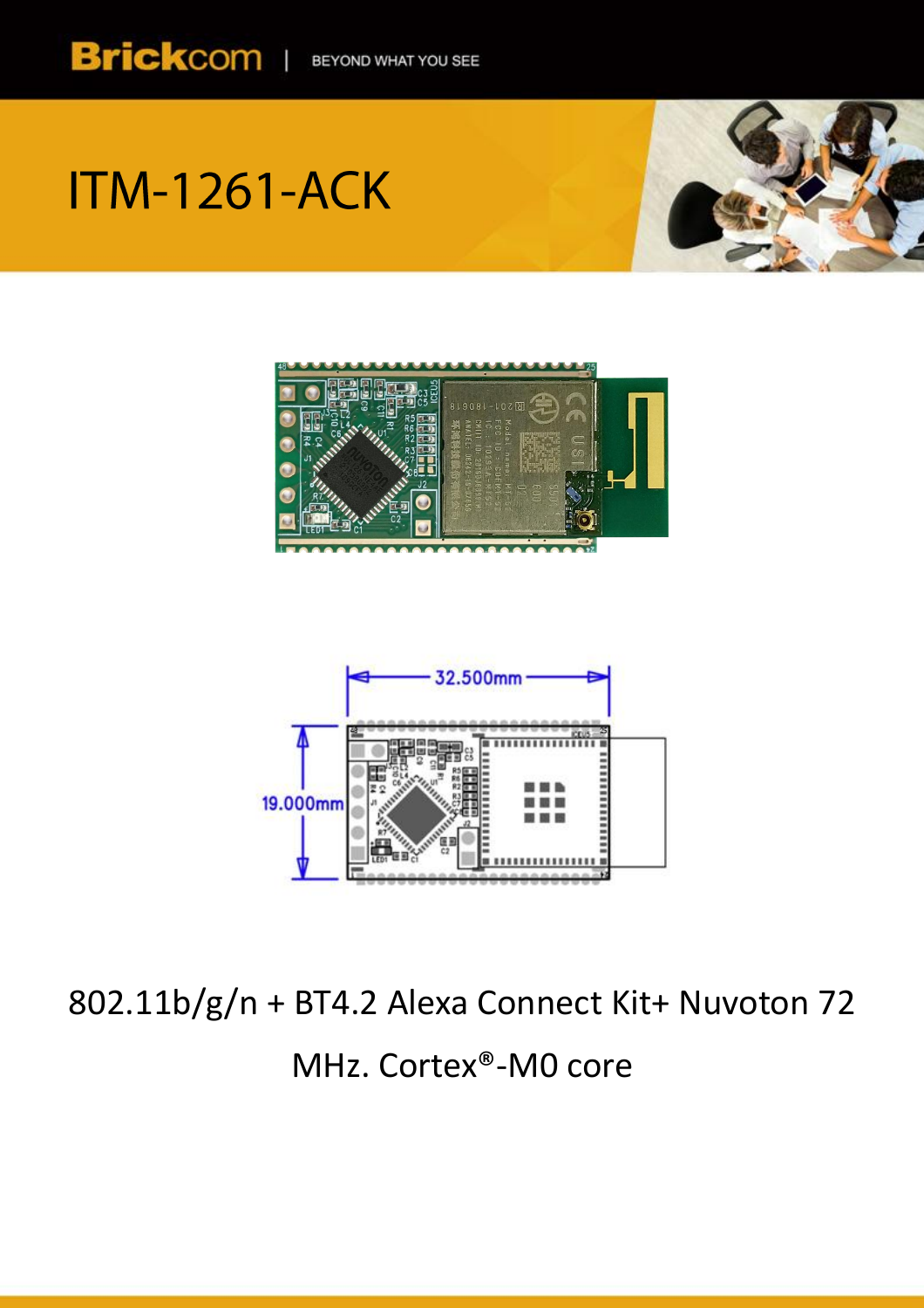## General Description

ITM-1261-ACK module is a highly integrated and low power consumption and compact size module supporting on-board Antenna Wireless LAN (WLAN 802.11 b/g/n) and Bluetooth Low Energy (BLE 4.2). With the preloaded firmware, it provides the ability to connect with Alexa service.

ITM-1261-ACK consists of two key parts:

- 1. USI 802.11b/g/n + BT4.2 Alexa Connect Kit
- 2. Nuvoton 72 MHz. Cortex®-M0 core

The Alexa Connect Kit (ACK) is a way for device makers to connect devices to Alexa without worrying about managing cloud services, writing an Alexa skill, or developing complex networking and security firmware.

ACK enables device makers to make any device an Alexa-connected smart device. With ACK, you pay for the hardware module and a low, upfront fee that covers your ongoing use of the ACK cloud service. ACK enables you to turn the ongoing and variable cost of

managing your own cloud service into a fixed, one-time cost. ACK will also offer cloud extensibility options in addition to ACK cloud services for you to connect your

device to your own mobile applications, your own cloud service, and third-party cloud services such as IFTTT.

While you build and manage devices more quickly and economically, your customers enjoy Alexa control, Wi-Fi simple setup, and (optionally) the Dash Replenishment Service.

The architecture of ITM-1261-ACK is shown as below.

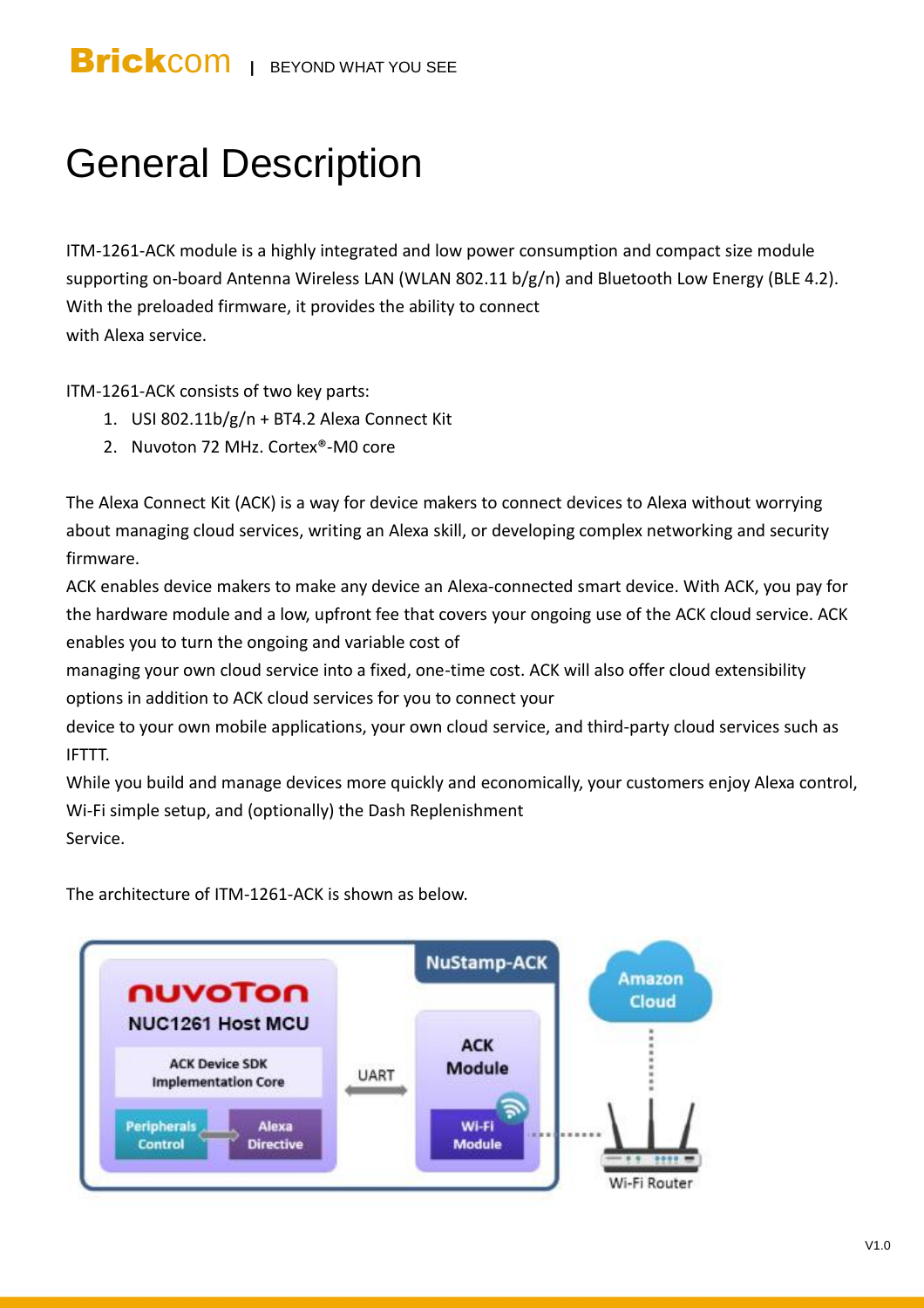## Features

#### Core

- Arm® Cortex®-M0 core running up to 72 MHzFPU/DSP
- ◆ One 24-bit system timer
- Supports low power sleep
- NVIC for the 32 interrupt inputs, each with 4-levels of priority
- Supports programmable mask-able interrupts
- Serial Wire Debug supports with 2 watch-points / 4 breakpoints
- Built-in LDO for wide operating voltage ranged from 2.5 V to 5.5 V
- Supports 256/128 Kbytes application ROM (APROM)
- Supports 4 Kbytes Flash for loader (LDROM)
- Supports 2 Kbytes Security Protection Rom (SPROM)
- Supports 12 bytes User Configuration block to control system initiation
- Supports Data Flash with configurable memory size
- Supports 2 Kbytes page erase for all embedded Flash
- Supports In-System-Programming (ISP), In-Application-Programming (IAP) update embedded Flash memory
- Supports CRC-32 checksum calculation function
- Supports Flash all one verification function
- Hardware external read protection of whole Flash memory by Security Lock Bit
- Supports 2-wired ICP update through SWD/ICE interface
- 20 Kbytes embedded SRAM
- Supports byte-, half-word- and word-access
- Wi-Fi
	- Featuring integrated IEEE 802.11  $b/g/n + BT4.2$
	- Low power consumption and excellent power management performance which extends battery life
	- Small size suitable for low volume system integration
	- Three options for  $RF LGA/IPEX SW23(w/o)$  antenna) and onboard antenna(w antenna)
	- Lead Free design which supporting Green design requirement, RoHS Compliance Support 11n MCS7 HT20/HT40 Support antenna diversity Low power architecture and Tx/Rx for short range application @1.8V Low power beacon listen mode Low power Rx mode Very low power suspend mode (DLPS)
	- PDMA (Peripheral DMA)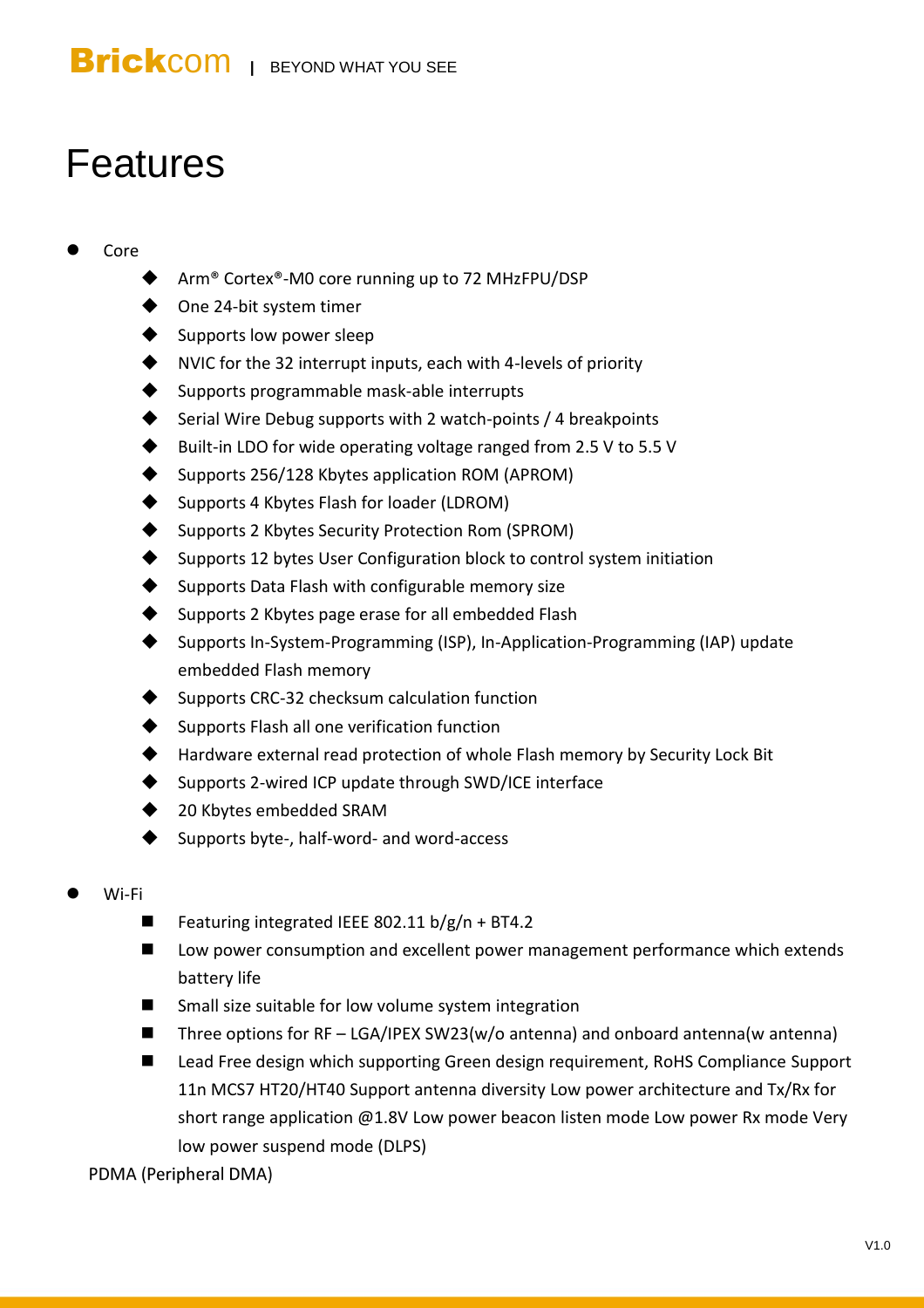– Supports 5 independent configurable channels for automatic data transfer between memories and peripherals

- Supports single and burst transfer type
- Supports Normal and Scatter-Gather Transfer modes
- Supports two types of priorities modes: Fixed-priority and Round-robin modes
- Supports byte-, half-word- and word-access
- Supports incrementing mode for the source and destination address for each channel
- Supports time-out function for channel 0 and channel 1
- Supports software and SPI/I2S, UART, USCI, USB, ADC, PWM and TIMER request

#### **Clock Control**

- Built-in 22.1184 MHz high speed RC oscillator for system operation (Frequency variation < 2% at  $-40^{\circ}$ C ~ +105 $^{\circ}$ C)
- Built-in 48 MHz internal high speed RC oscillator for USB device operation
- Built-in 10 kHz low speed RC oscillator for Watchdog Timer and Wake-up operation
- Built-in 4~20 MHz high speed crystal oscillator for precise timing operation
- Built-in 32.768 kHz low speed crystal oscillator for Real Time Clock
- Supports PLL up to 144 MHz for high resolution PWM operation
- Supports dynamically calibrating the HIRC48 to 48 MHz ±0.25% by external 32.768 kHz crystal oscillator (LXT)
- Supports dynamically calibrating the HIRC to 22.1184 MHz by external 32.768 kHz crystal oscillator (LXT)
- Supports clock on-the-fly switch
- Supports clock failure detection for system clock
- Supports auto clock switch once clock failure detected
- Supports exception (NMI) generated once a clock failure detected
- Supports divided clock output

#### **GPIO**

#### – Four I/O modes

- TTL/Schmitt trigger input selectable
- I/O pin configured as interrupt source with edge/level trigger setting
- Supports high driver and high sink current I/O (up to 20 mA at 5 V)
- Supports software selectable slew rate control
- Supports up to 49/35 GPIOs for LQFP64/48 respectively
- Supports 5V-tolerance function for following pins

PA.0~PA.15, PB.12, PC.0~PC.7, PC.9~PC.14, PD.4~PD.7, PD.10~PD.15, PE.0~PE.1, PE.3~PE.13, PF.2, PF.7 **Watchdog Timer** 

– Supports multiple clock sources from LIRC(default selection), HCLK/2048 and LXT

8 selectable time-out period from 1.6 ms ~ 26.0 sec (depending on clock source)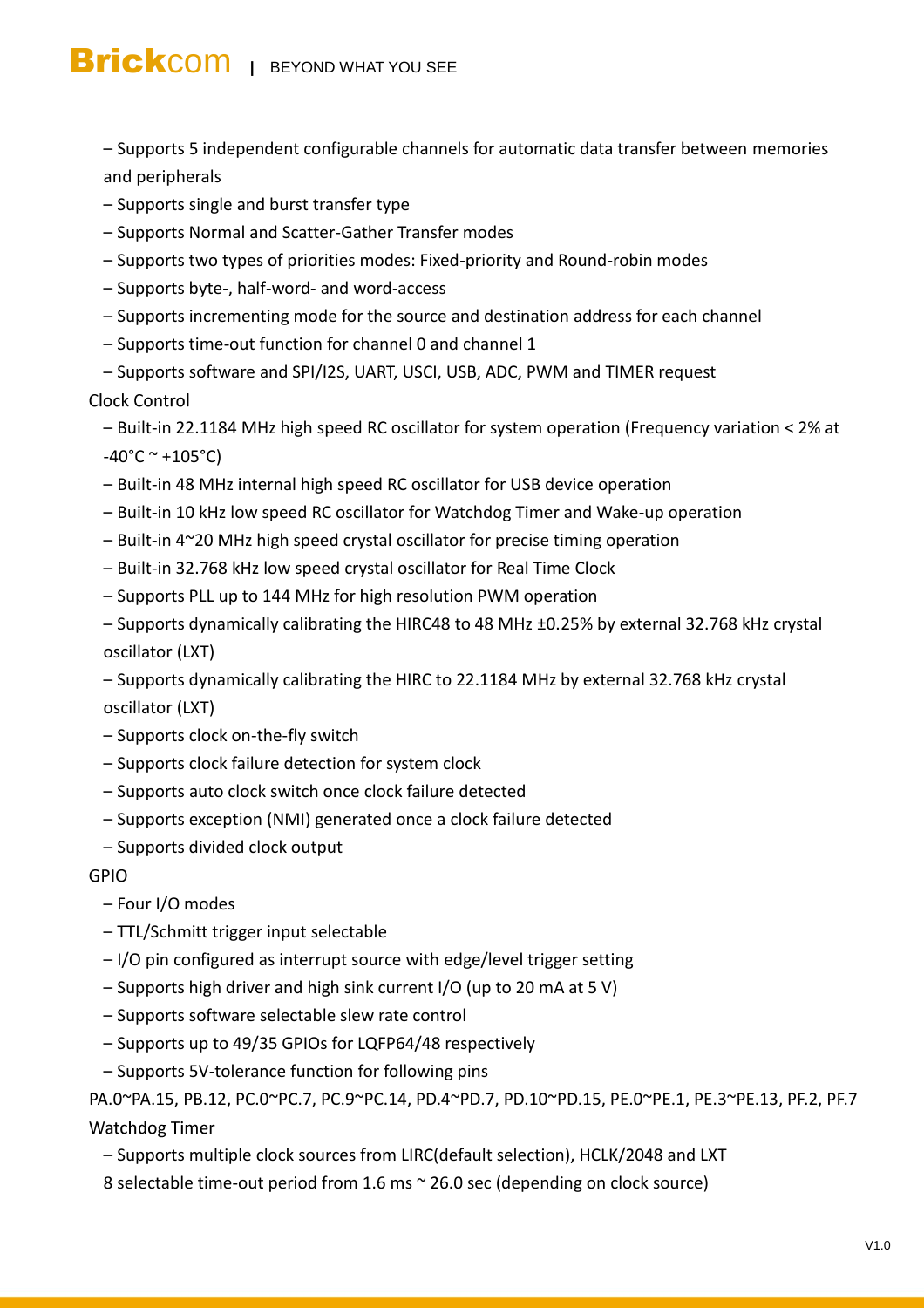- Able to wake up from Power-down or Idle mode
- Interrupt or reset selectable on watchdog time-out

#### Window Watchdog Timer

- Supports multiple clock sources from HCLK/2048 (default selection) and LIRC
- Window set by 6-bit counter with 11-bit prescale
- Interrupt or reset selectable on time-out

#### **RTC**

- Supports separate battery power pin VBAT
- Supports software compensation by setting frequency compensate register (FCR)
- Supports RTC counter (second, minute, hour) and calendar counter (day, month, year)
- Supports Alarm registers (second, minute, hour, day, month, year)
- Supports Alarm mask registers
- Selectable 12-hour or 24-hour mode
- Automatic leap year recognition
- Supports periodic time tick interrupt with 8 period options 1/128, 1/64, 1/32, 1/16, 1/8, 1/4, 1/2 and 1 second
- Supports wake-up function

#### **PWM**

- Supports maximum clock frequency up to144 MHz
- Supports up to two PWM modules, each module provides 6 output channels.
- Supports independent mode for PWM output/Capture input channel
- Supports complementary mode for 2 complementary paired PWM output channel
- Dead-time insertion with 12-bit resolution

Two compared values during one period

- Supports 12-bit pre-scalar from 1 to 4096
- Supports 16-bit resolution PWM counter
- Up, down and up/down counter operation type
	- Supports mask function and tri-state enable for each PWM pin
	- Supports brake function

Brake source from pin and system safety events: clock failed, Brown-out detection and CPU lockup.

Noise filter for brake source from pin

Edge detect brake source to control brake state until brake interrupt cleared

Level detect brake source to auto recover function after brake condition removed

NUC1261

Aug. 28, 2020 Page 12 of 134 Rev 1.00

#### NUC1261 SERIES DATASHEET

– Supports interrupt on the following events:

PWM counter match zero, period value or compared value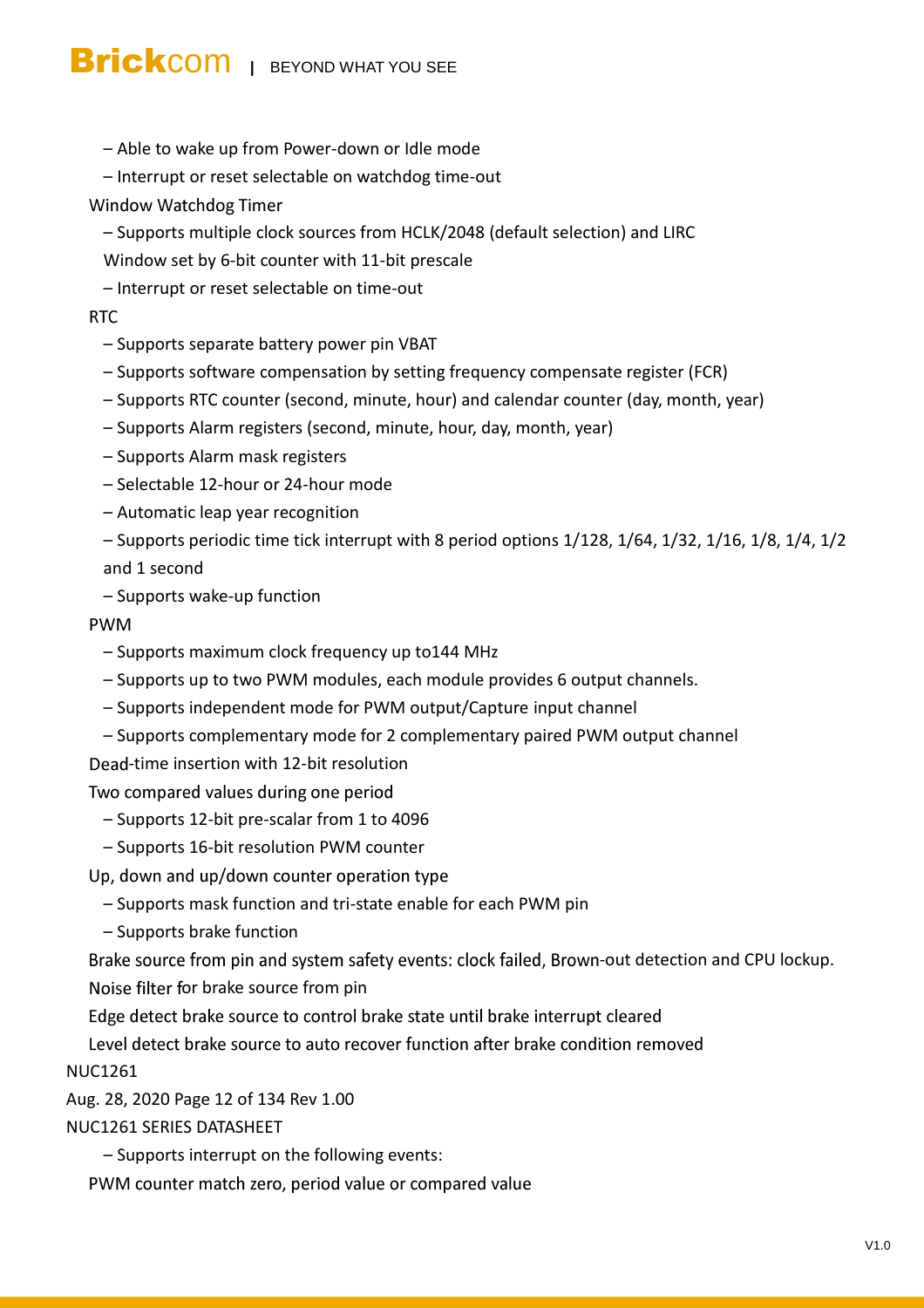Brake condition happened

- Supports trigger ADC on the following events:
- PWM counter match zero, period value or compared value
	- Supports up to 12 capture input channels with 16-bit resolution
	- Supports rising or falling capture condition
	- Supports input rising/falling capture interrupt
	- Supports rising/falling capture with counter reload option

#### **UART**

- Supports up to 3 sets of UART
- Full-duplex asynchronous communications
- Separates receive and transmit 16/16 bytes entry FIFO for data payloads
- Supports hardware auto-flow control (RX, TX, CTS and RTS)
- Programmable receiver buffer trigger level
- Supports programmable baud rate generator for each channel individually
- Supports 8-bit receiver buffer time-out detection function
- Programmable transmitting data delay time between the last stop and the next start bit by setting DLY (UART\_TOUT [15:8])
- Supports Auto-Baud Rate measurement and baud rate compensation function
- Supports break error, frame error, parity error and receive/transmit buffer overflow detection function
- Fully programmable serial-interface characteristics
- Programmable number of data bit, 5-, 6-, 7-, 8- bit character
- Programmable parity bit, even, odd, no parity or stick parity bit generation and detection

Programmable stop bit, 1, 1.5, or 2 stop bit generation

- Supports IrDA SIR function mode
- Supports for 3/16 bit duration for normal mode
- Supports LIN function mode

Supports LIN master/slave mode

Supports programmable break generation function for transmitter

Supports break detection function for receiver

– Supports RS-485 mode

Supports RS-485 9-bit mode

Supports hardware or software enables to program nRTS pin to control RS-485 transmission direction

– Supports nCTS, incoming data, Received Data FIFO reached threshold and RS-485 Address Match (AAD mode) wake-up function

– Supports PDMA transfer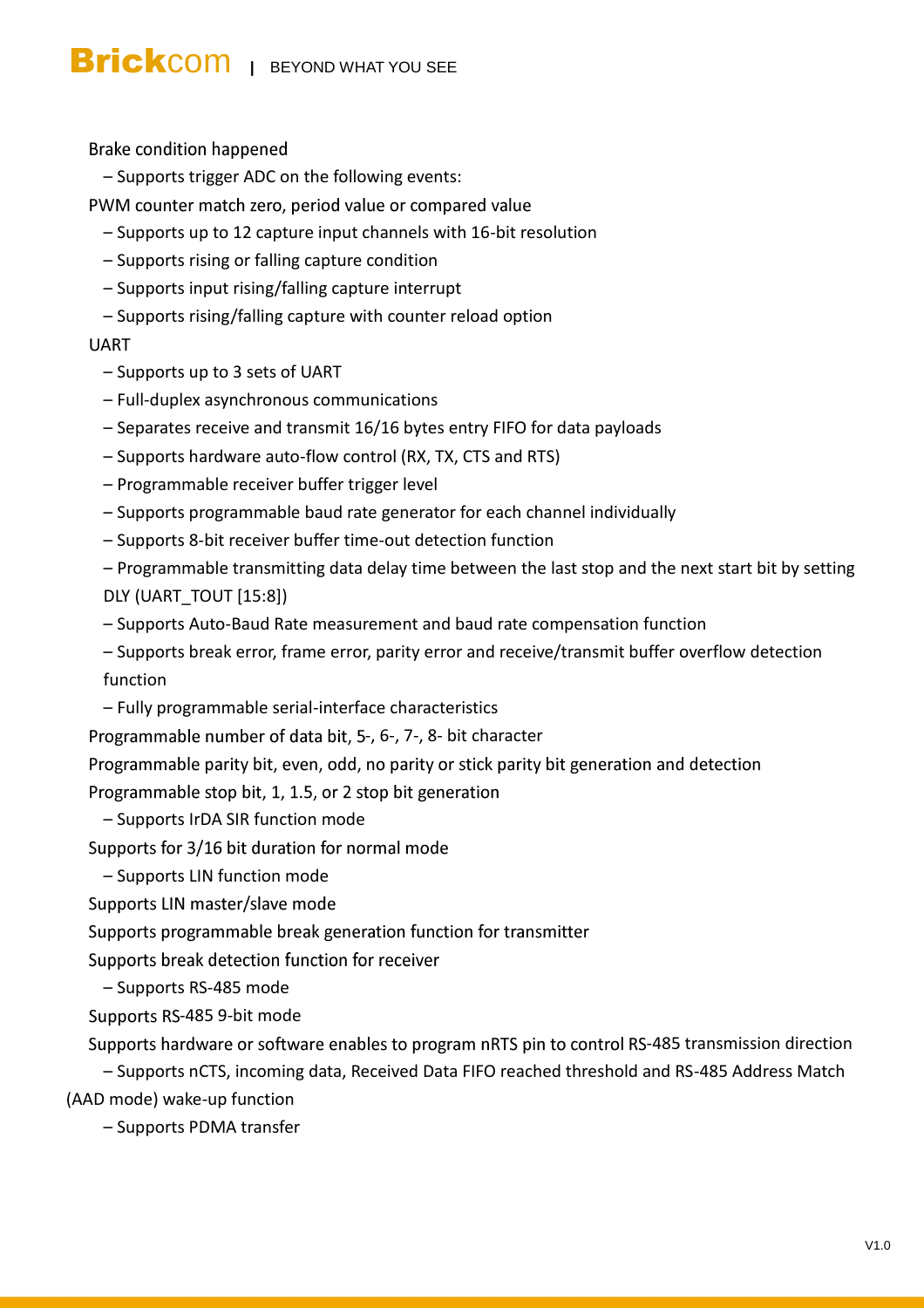#### $12C$

- Supports up to two sets of I2C device
- Supports Master/Slave mode
- Supports bidirectional data transfer between masters and slaves
- Supports multi-master bus (no central master)
- Arbitration between simultaneously transmitting masters without corruption of serial data on the bus

– Serial clock synchronization allows devices with different bit rates to communicate via one serial bus

– Serial clock synchronization can be used as a handshake mechanism to suspend and resume serial transfer

– Supports 14-bit time-out counter requesting the I2C interrupt if the I2C bus hangs up and timer-out counter overflows

- Programmable clocks allow versatile rate control
- Supports multiple address recognition, four slave address with mask option
- Supports two-level buffer function
- Supports setup/hold time programmable
- Supports wake-up function

#### **USB 2.0 FS Device Controller**

- Crystal-less USB 2.0 FS Device
- Compliant to USB specification version 2.0
- On-chip USB Transceiver
- Supports Control, Bulk In/Out, Interrupt and Isochronous transfers
- Auto suspend function when no bus signaling for 3 ms
- Supports USB 2.0 Link Power Management (LPM)
- Provides 8 programmable endpoints
- Supports 512 Bytes internal SRAM as USB buffer
- Provides remote wake-up capability
- On-chip 5V to 3.3V LDO for USB PHY

#### **ADC**

- Supports 12-bit SAR ADC
- 12-bit resolution and 10-bit accuracy is guaranteed
- Analog input voltage range: 0~ AVDD
- Supports external VREF pin
- Up to 15 single-end analog input channels
- Maximum ADC peripheral clock frequency is 16 MHz
- Conversion rate up to 800 ksps at 5 V
- Configurable ADC internal sampling time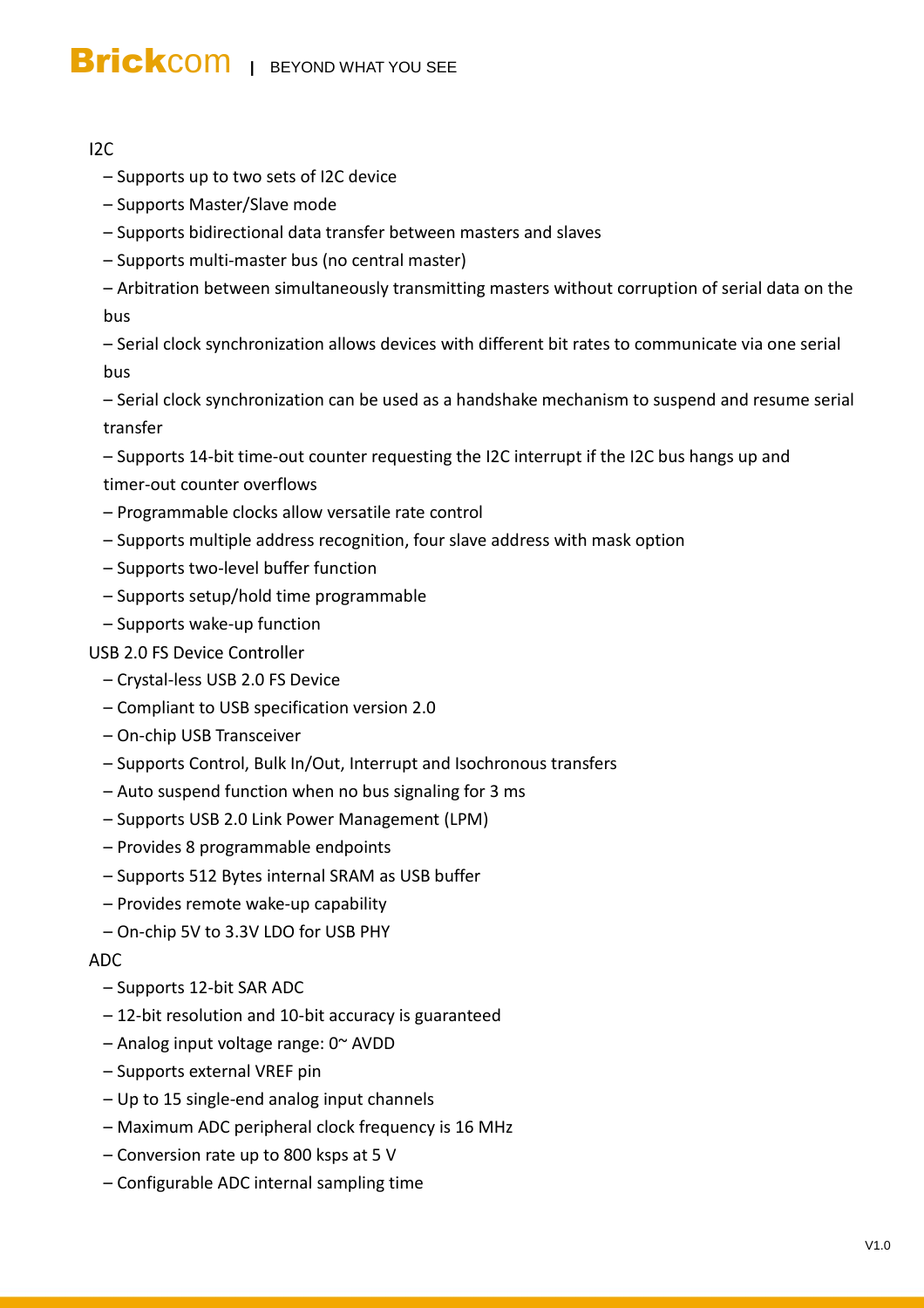- Supports single-scan, single-cycle-scan, and continuous scan and scan on enabled channels
- Supports individual conversion result register with valid and overrun indicators for each channel
- Supports digital comparator to monitor conversion result and user can select whether to generate
- an interrupt when conversion result matches the compare register setting
- An A/D conversion can be triggered by:
	- Software enable
	- External pin (STADC)
	- Timer 0~3 overflow pulse trigger
	- PWM triggers with optional start delay period
- Supports 4 internal channels for
	- Operational amplifier output
	- Band-gap VBG input
	- Temperature sensor input
	- VBAT voltage measure
- Supports internal reference voltage: 2.048 V, 2.560 V, 3.072 V and 4.096 V
- Supports PDMA transfer

#### **Analog Comparator**

- Supports up to 2 rail-to-rail analog comparators
- Supports 4 multiplexed I/O pins at positive node.
- Supports I/O pin and internal voltages at negative node
- Support selectable internal voltage reference from:
	- Band-gap VBG

Voltage divider source from AVDD and internal reference voltage.

- Supports programmable hysteresis
- Supports programmable speed and power consumption
- Interrupts generated when compare results change, interrupt event condition is programmable.
- Supports power-down wake-up
- Supports triggers for break events and cycle-by-cycle control for PWM
- **Cyclic Redundancy Calculation Unit** 
	- Supports four common polynomials CRC-CCITT, CRC-8, CRC-16, and CRC-32
	- Programmable initial value
	- Supports programmable order reverse setting for input data and CRC checksum
	- Supports programmable 1's complement setting for input data and CRC checksum.
	- Supports 8/16/32-bit of data width
- Interrupt generated once checksum error occurs
- User Configurable VDDIO=1.8 ~ 5.5 V I/O Interface
- Supports UART, SPI and I2C at PE.8~PE.13

Supports 96-bit Unique ID (UID)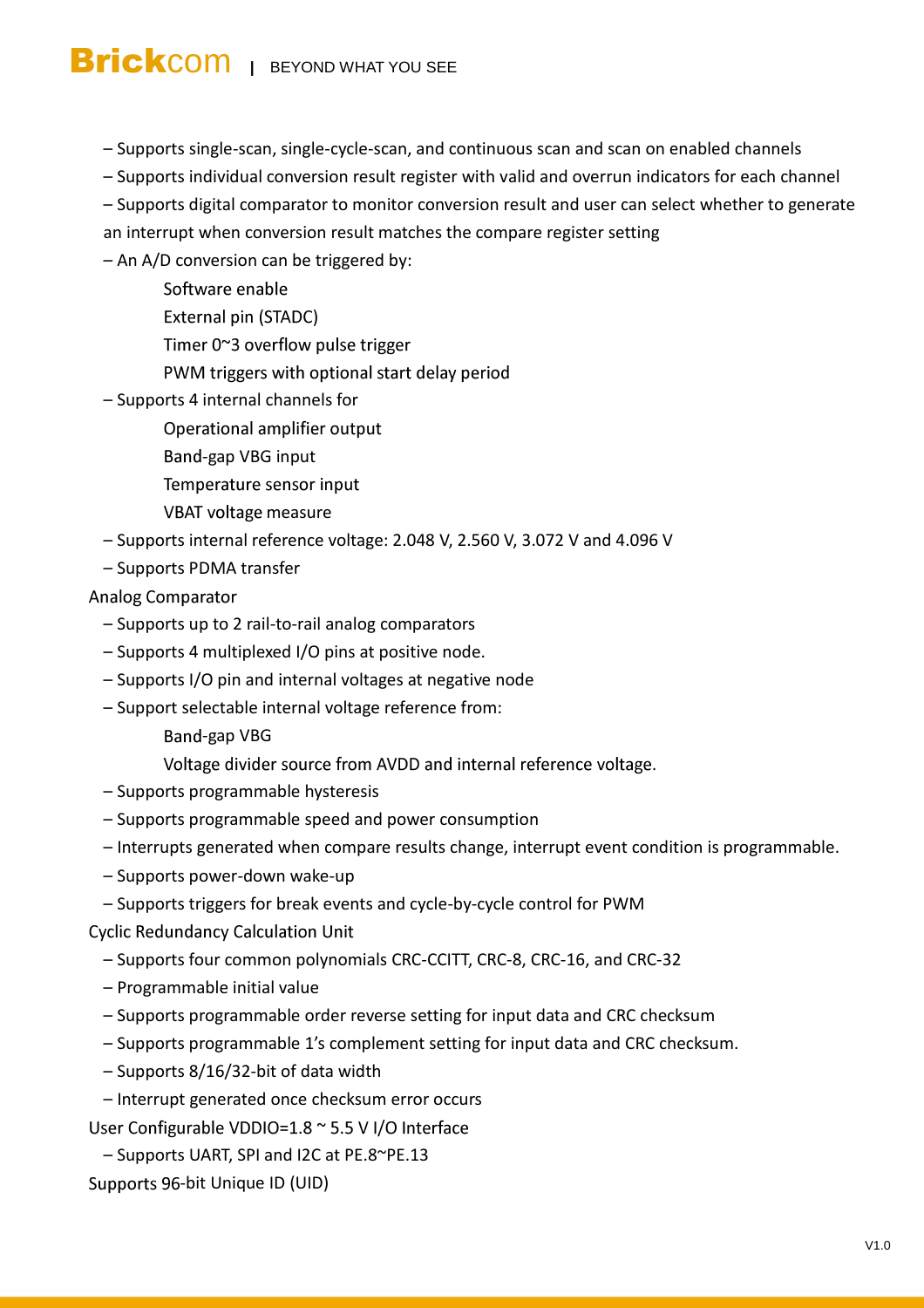Supports 128-bit Unique Customer ID (UCID)

One built-in temperature sensor with 1°C resolution

Brown-out detector

– With 4 levels: 4.3 V/ 3.7V/ 2.7V/ 2.2V

– Supports Brown-out Interrupt and Reset option

Low Voltage Reset

– Threshold voltage levels: 2.0 V

Power consumption

– Chip power down current < 10 uA with RAM data retention.

– VBAT power domain operating current <1.5 uA

Operating Temperature: -40°C~105°C

Packages

- All Green package (RoHS)
- LQFP 64-pin (7x7mm)
- LQFP 48-pin (7x7mm)
- QFN 48-pin (7x7mm)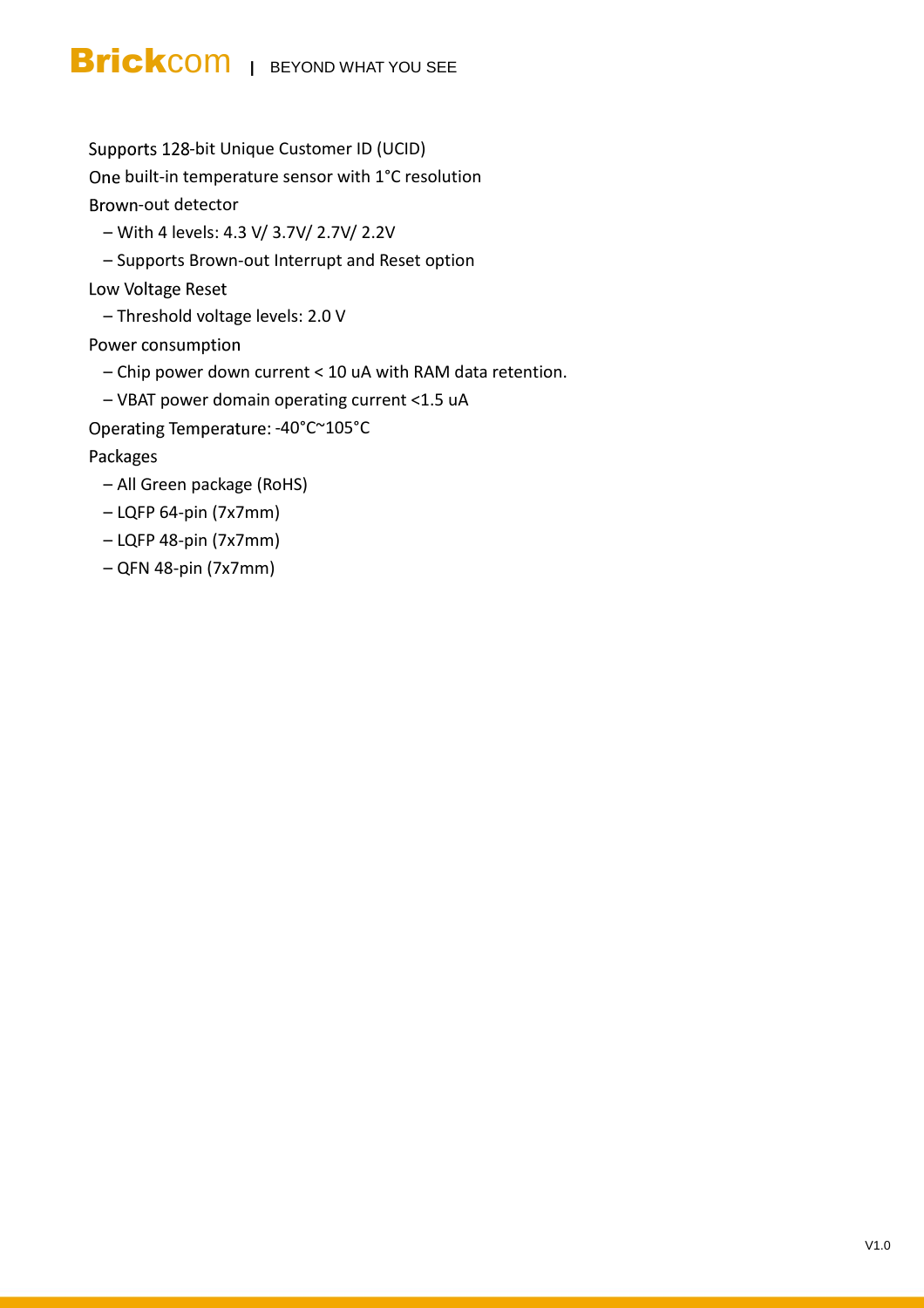## Interface Definition

|                                              |                  |                                                                                |                                                        |                                                                              |    |           |            |             |       | <b>Connectivity</b> |         |    |                                       |      |      |                       |       |   |                 |
|----------------------------------------------|------------------|--------------------------------------------------------------------------------|--------------------------------------------------------|------------------------------------------------------------------------------|----|-----------|------------|-------------|-------|---------------------|---------|----|---------------------------------------|------|------|-----------------------|-------|---|-----------------|
| Kbytes)<br>$\overline{\phantom{0}}$<br>Flash | (Kbytes)<br>SRAM | tes)<br>$\tilde{\mathbf{5}}$<br>$\overline{\phantom{0}}$<br>lash<br>Œ.<br>Data | ัด<br>g<br>중<br>$\overline{\phantom{0}}$<br>Σ<br>SPROI | ్<br>e,<br>Kby<br>$\overline{\phantom{0}}$<br>≂<br>ے<br><b>Q</b><br><u>s</u> | ୧  | Timer/PWM | <b>PWM</b> | <b>USBD</b> | USCI* | <b>UART</b>         | SPI/12S | ۲ī | -Bit)<br>$\dot{\mathbf{r}}$<br>ADC(1) | ACMP | PDMA | (RTC)<br><b>V</b> ват | Voolo | 夁 | /ISP<br>ICP/IAP |
| 128                                          | 20               | Conf*                                                                          |                                                        |                                                                              | 35 |           |            |             |       |                     |         |    | $9 - c$                               |      |      |                       |       |   |                 |

| Flash (Kbytes) | SRAM (Kbytes)                           | Data Flash (Kbytes) | SPROM (Kbytes)   | ISP ROM (Kbytes) | $\overline{6}$                                                                                                 | Timer/PWM | <b>PWM</b>                                                                                              | <b>USBD</b>                                           | USCI* | <b>UART</b> | SPI/12S                        | 71 | ADC(12-Bit) | ACMP                                                  | PDMA                                                  | VBAT (RTC) | Voolo | $\overline{\mathbf{e}}$                               | ICP/IAP/ISP |  |
|----------------|-----------------------------------------|---------------------|------------------|------------------|----------------------------------------------------------------------------------------------------------------|-----------|---------------------------------------------------------------------------------------------------------|-------------------------------------------------------|-------|-------------|--------------------------------|----|-------------|-------------------------------------------------------|-------------------------------------------------------|------------|-------|-------------------------------------------------------|-------------|--|
|                |                                         |                     |                  |                  |                                                                                                                |           |                                                                                                         |                                                       |       |             |                                |    |             |                                                       |                                                       |            |       |                                                       |             |  |
| 128            | 20                                      | $Conf*$             |                  |                  | 35                                                                                                             |           | 10 <sup>10</sup>                                                                                        |                                                       |       |             |                                |    | 9-ch        |                                                       | 5                                                     |            |       |                                                       |             |  |
|                |                                         |                     |                  |                  |                                                                                                                |           |                                                                                                         |                                                       |       |             |                                |    |             |                                                       |                                                       |            |       |                                                       |             |  |
|                |                                         |                     |                  |                  |                                                                                                                |           |                                                                                                         |                                                       |       |             |                                |    |             |                                                       |                                                       |            |       |                                                       |             |  |
|                | <b>NO</b><br><b>Type</b><br><b>Name</b> |                     |                  |                  |                                                                                                                |           |                                                                                                         |                                                       |       |             |                                |    |             |                                                       |                                                       |            |       |                                                       |             |  |
|                |                                         |                     |                  |                  | <b>Description</b>                                                                                             |           |                                                                                                         |                                                       |       |             |                                |    |             |                                                       |                                                       |            |       |                                                       |             |  |
| $\mathbf{1}$   | I/O<br><b>PB.5</b>                      |                     |                  |                  | Multi-function I/O pin (see Appendix for more detail)<br>Multi-function I/O pin (see Appendix for more detail) |           |                                                                                                         |                                                       |       |             |                                |    |             |                                                       |                                                       |            |       |                                                       |             |  |
| $\mathbf{2}$   | I/O<br><b>PB.6</b>                      |                     |                  |                  |                                                                                                                |           |                                                                                                         |                                                       |       |             |                                |    |             |                                                       |                                                       |            |       |                                                       |             |  |
| 3              | I/O<br><b>PB.7</b>                      |                     |                  |                  |                                                                                                                |           |                                                                                                         |                                                       |       |             |                                |    |             | Multi-function I/O pin (see Appendix for more detail) |                                                       |            |       |                                                       |             |  |
| 4              | nRESET                                  |                     |                  |                  | $\mathsf I$                                                                                                    |           | External reset input: active LOW, with an internal pull-up.<br>Set this pin low reset to initial state. |                                                       |       |             |                                |    |             |                                                       |                                                       |            |       |                                                       |             |  |
|                |                                         |                     |                  |                  |                                                                                                                |           |                                                                                                         |                                                       |       |             |                                |    |             |                                                       |                                                       |            |       |                                                       |             |  |
| 5              | PD.0<br>I/O                             |                     |                  |                  |                                                                                                                |           |                                                                                                         |                                                       |       |             |                                |    |             |                                                       | Multi-function I/O pin (see Appendix for more detail) |            |       |                                                       |             |  |
| 6              | P/G<br><b>AGND</b>                      |                     |                  |                  |                                                                                                                |           | Ground pin for analog circuit                                                                           |                                                       |       |             |                                |    |             |                                                       |                                                       |            |       |                                                       |             |  |
| $\overline{7}$ | PD.1<br>I/O                             |                     |                  |                  |                                                                                                                |           |                                                                                                         |                                                       |       |             |                                |    |             | Multi-function I/O pin (see Appendix for more detail) |                                                       |            |       |                                                       |             |  |
| 8              |                                         |                     | PD.2             |                  |                                                                                                                |           | I/O                                                                                                     | Multi-function I/O pin (see Appendix for more detail) |       |             |                                |    |             |                                                       |                                                       |            |       |                                                       |             |  |
| 9              |                                         |                     | PD.3             |                  |                                                                                                                |           | I/O                                                                                                     | Multi-function I/O pin (see Appendix for more detail) |       |             |                                |    |             |                                                       |                                                       |            |       |                                                       |             |  |
| 10             |                                         |                     | <b>VDD</b>       |                  |                                                                                                                | P         |                                                                                                         | 3.3V Power supply                                     |       |             |                                |    |             |                                                       |                                                       |            |       |                                                       |             |  |
| 11             |                                         |                     | PF.O             |                  |                                                                                                                |           | I/O                                                                                                     |                                                       |       |             |                                |    |             |                                                       |                                                       |            |       | Multi-function I/O pin (see Appendix for more detail) |             |  |
| 12             |                                         |                     | <b>PF.1</b>      |                  |                                                                                                                |           | I/O                                                                                                     |                                                       |       |             |                                |    |             |                                                       |                                                       |            |       | Multi-function I/O pin (see Appendix for more detail) |             |  |
| 13             |                                         |                     | PF.2             |                  |                                                                                                                |           | I/O                                                                                                     |                                                       |       |             |                                |    |             |                                                       |                                                       |            |       | Multi-function I/O pin (see Appendix for more detail) |             |  |
| 14             |                                         |                     | PD.7             |                  |                                                                                                                |           | I/O                                                                                                     |                                                       |       |             |                                |    |             |                                                       |                                                       |            |       | Multi-function I/O pin (see Appendix for more detail) |             |  |
| 15             |                                         |                     | PF.3             |                  |                                                                                                                |           | I/O                                                                                                     |                                                       |       |             |                                |    |             |                                                       |                                                       |            |       | Multi-function I/O pin (see Appendix for more detail) |             |  |
| 16             |                                         |                     | PF.4             |                  |                                                                                                                |           | I/O                                                                                                     |                                                       |       |             |                                |    |             |                                                       |                                                       |            |       | Multi-function I/O pin (see Appendix for more detail) |             |  |
| 17             |                                         |                     | <b>GND</b>       |                  |                                                                                                                |           | G                                                                                                       |                                                       |       |             | Ground pin for digital circuit |    |             |                                                       |                                                       |            |       |                                                       |             |  |
| 18             |                                         |                     | LDO_CAP          |                  |                                                                                                                |           |                                                                                                         |                                                       |       |             |                                |    |             | Not connected (LDO Output Pin)                        |                                                       |            |       |                                                       |             |  |
| 19             |                                         |                     | PC. <sub>0</sub> |                  |                                                                                                                |           | I/O                                                                                                     |                                                       |       |             |                                |    |             |                                                       |                                                       |            |       | Multi-function I/O (see Appendix for more detail)     |             |  |
| 20             |                                         |                     | HOST_INT_B       |                  |                                                                                                                |           | I/O                                                                                                     |                                                       |       |             |                                |    |             | For module internal usage; Not connected              |                                                       |            |       |                                                       |             |  |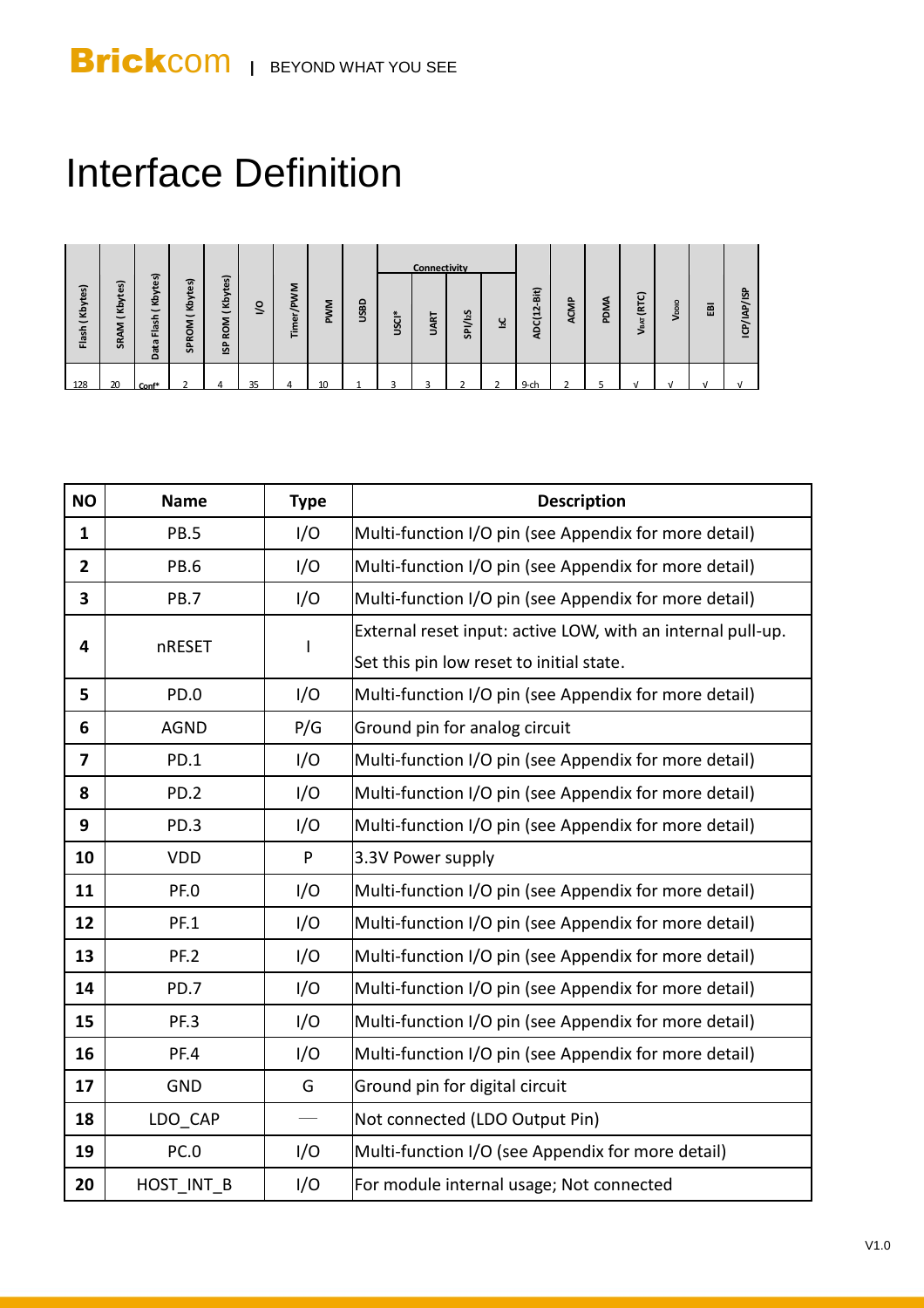| 21 | <b>UART NT WR</b> | I/O | For module internal usage; Not connected              |
|----|-------------------|-----|-------------------------------------------------------|
| 22 | UART NR WT        | I/O | For module internal usage; Not connected              |
| 23 | PC.4              | I/O | Multi-function I/O pin (see Appendix for more detail) |
| 24 | RESET_B           | I/O | For module internal usage; Not connected              |
| 25 | ICE CLK           | I/O | Serial wired debugger clock pin.                      |
| 26 | ICE DAT           | I/O | Serial wired debugger data pin.                       |
| 27 | PE.10             | I/O | Multi-function I/O pin (see Appendix for more detail) |
| 28 | PE.11             | I/O | Multi-function I/O pin (see Appendix for more detail) |
| 29 | I2CO_CLK          | I/O | For module internal usage; Not connected              |
| 30 | I2CO_SDA          | I/O | For module internal usage; Not connected              |
| 31 | <b>VDD</b>        | P   | 3.3V power supply                                     |
| 32 | USB_VBUS          | P   | USB power supply from host or hub                     |
| 33 | USB D-            | A   | USB differential signal D-                            |
| 34 | USB D+            | A   | USB differential signal D+                            |
| 35 | PWR_EN            | I/O | For module internal usage; Not connected              |
| 36 | USB_3V3_CAP       | A   | For module internal usage; Not connected              |
| 37 | U0_RX             | I/O | UARTO data receiver input pin                         |
| 38 | U0 TX             | I/O | UARTO data transmitter output pin                     |
| 39 | <b>PA.1</b>       | I/O | Multi-function I/O pin (see Appendix for more detail) |
| 40 | <b>PA.0</b>       | I/O | Multi-function I/O pin (see Appendix for more detail) |
| 41 | <b>VDD</b>        | P   | 3.3V power supply                                     |
| 42 | <b>AVDD</b>       | P   | 3.3V power supply for analog circuit                  |
| 43 | <b>AVDD</b>       | P   | 3.3V power supply for analog circuit                  |
| 44 | PB.O              | I/O | Multi-function I/O pin (see Appendix for more detail) |
| 45 | <b>PB.1</b>       | I/O | Multi-function I/O pin (see Appendix for more detail) |
| 46 | PB.2              | I/O | Multi-function I/O pin (see Appendix for more detail) |
| 47 | RESTORE SET       | I/O | For module internal usage; Not connected              |
| 48 | PB.4              | I/O | Multi-function I/O pin (see Appendix for more detail) |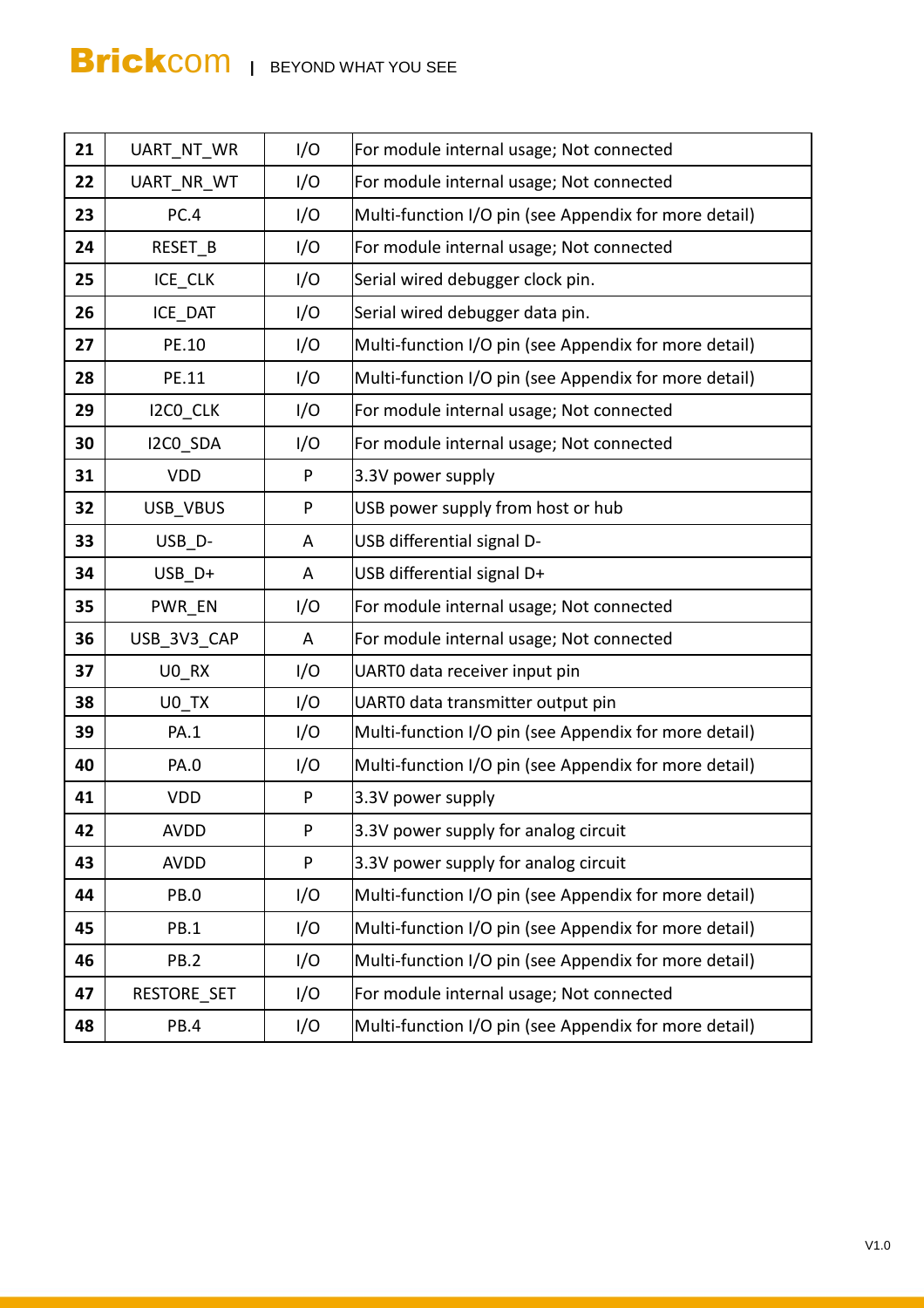## Appendix: Interface function detail

| 48             | <b>Pin Name</b> | <b>Type</b>  | <b>MFP</b>       | <b>Description</b>                                                   |
|----------------|-----------------|--------------|------------------|----------------------------------------------------------------------|
| $\mathbf{1}$   | <b>PB.5</b>     | I/O          | MFP0             | General purpose digital I/O pin.                                     |
|                | ADCO_CH13       | А            | MFP1             | ADC0 channel 13 analog input.                                        |
|                | SPIO MOSI       | 1/O          | MFP <sub>2</sub> | SPIO MOSI (Master Out, Slave In) pin.                                |
|                | SPI1_MOSI       | 1/O          | MFP3             | SPI1 MOSI (Master Out, Slave In) pin.                                |
|                | ACMPO P2        | Α            | MFP5             | Analog comparator 0 positive input 2 pin.                            |
|                | EBI AD6         | I/O          | MFP7             | EBI address/data bus bit 6.                                          |
|                | UART2 RXD       | $\mathbf{I}$ | MFP9             | UART2 data receiver input pin.                                       |
| $\overline{2}$ | PB.6            | I/O          | MFP0             | General purpose digital I/O pin.                                     |
|                | ADCO CH14       | Α            | MFP1             | ADC0 channel 14 analog input.                                        |
|                | SPIO MISO       | I/O          | MFP <sub>2</sub> | SPIO MISO (Master In, Slave Out) pin.                                |
|                | SPI1 MISO       | I/O          | MFP3             | SPI1 MISO (Master In, Slave Out) pin.                                |
|                | ACMPO P1        | A            | MFP5             | Analog comparator 0 positive input 1 pin.                            |
|                | EBI AD5         | I/O          | MFP7             | EBI address/data bus bit 5.                                          |
| 3              | <b>PB.7</b>     | 1/O          | MFP0             | General purpose digital I/O pin.                                     |
|                | ADCO_CH15       | Α            | MFP1             | ADC0 channel 15 analog input.                                        |
|                | SPIO CLK        | I/O          | MFP <sub>2</sub> | SPIO serial clock pin.                                               |
|                | SPI1_CLK        | I/O          | MFP3             | SPI1 serial clock pin.                                               |
|                | USCI2 CTL1      | I/O          | MFP4             | USCI2 control 1 pin.                                                 |
|                | ACMPO PO        | Α            | MFP5             | Analog comparator 0 positive input 0 pin.                            |
|                | EBI AD4         | 1/O          | MFP7             | EBI address/data bus bit 4.                                          |
| 4              | nRESET          | T            | MFP <sub>0</sub> | External reset input: active LOW, with an internal pull-up. Set this |
|                |                 |              |                  | pin low reset to initial state.                                      |
| 5              | PD.0            | I/O          | MFP0             | General purpose digital I/O pin.                                     |
|                | SPIO I2SMCLK    | I/O          | MFP1             | SPIO I2S master clock output pin                                     |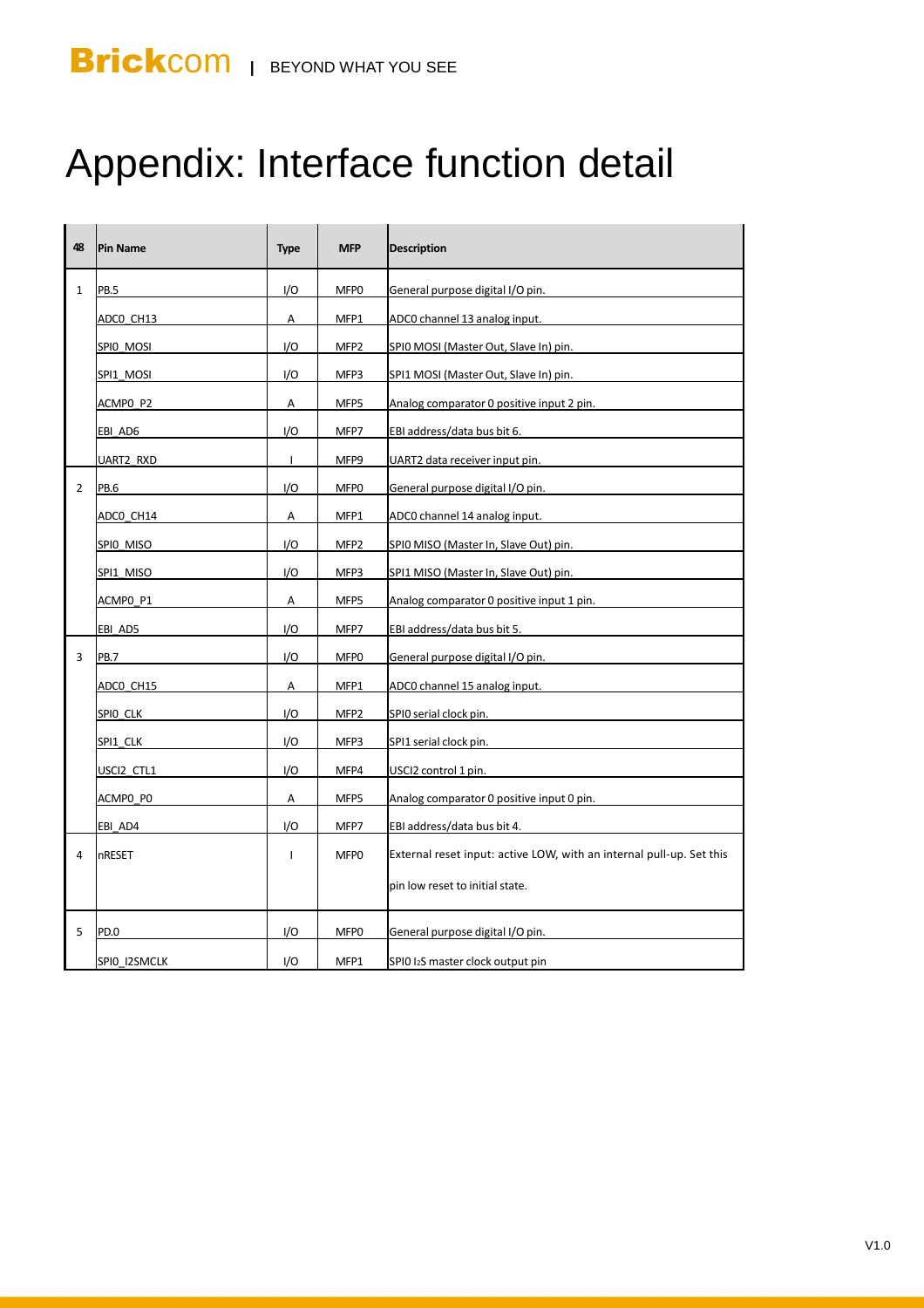| 48             | <b>Pin Name</b>  | <b>Type</b> | <b>MFP</b>       | <b>Description</b>                               |
|----------------|------------------|-------------|------------------|--------------------------------------------------|
| 6              | <b>AVss</b>      | P           | MFP0             | Ground pin for analog circuit.                   |
| $\overline{7}$ | PD.1             | I/O         | MFP0             | General purpose digital I/O pin.                 |
|                | ADCO CH19        | Α           | MFP1             | ADC0 channel 19 analog input.                    |
|                | PWM0 SYNC IN     |             | MFP <sub>2</sub> | PWM0 counter synchronous trigger input pin.      |
|                | <b>UARTO TXD</b> | O           | MFP3             | UARTO data transmitter output pin.               |
|                | USCI2 CLK        | 1/O         | MFP4             | USCI2 clock pin.                                 |
|                | ACMP1 P2         | Α           | MFP5             | Analog comparator 1 positive input 2 pin.        |
|                | TM <sub>0</sub>  | I/O         | MFP6             | Timer0 event counter input/toggle output pin.    |
|                | EBI nRD          | O           | MFP7             | EBI read enable output pin.                      |
| 8              | PD.2             | 1/O         | MFP0             | General purpose digital I/O pin.                 |
|                | ADCO ST          |             | MFP1             | ADC0 external trigger input pin.                 |
|                | TMO EXT          | 1/O         | MFP3             | Timer0 external capture input/toggle output pin. |
|                | USCI2 DATO       | 1/O         | MFP4             | USCI2 data 0 pin.                                |
|                | ACMP1 P1         | Α           | MFP5             | Analog comparator 1 positive input 1 pin.        |
|                | PWMO BRAKEO      |             | MFP6             | PWM0 Brake 0 input pin.                          |
|                | EBI nWR          | O           | MFP7             | EBI write enable output pin.                     |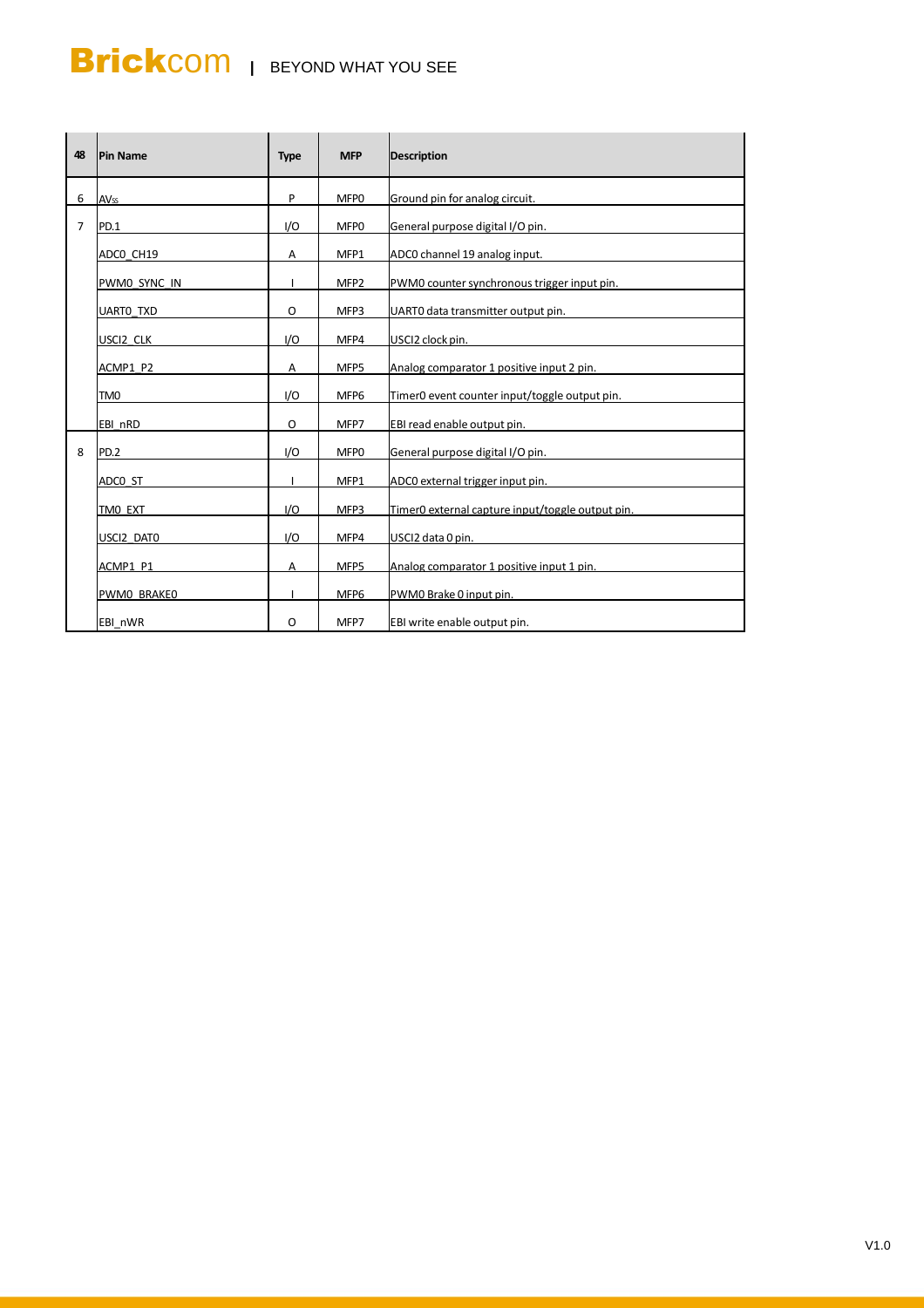| 48 | <b>Pin Name</b> | <b>Type</b>  | <b>MFP</b>       | <b>Description</b>                               |
|----|-----------------|--------------|------------------|--------------------------------------------------|
|    | <b>INTO</b>     | $\mathbf{I}$ | MFP8             | External interrupt 0 input pin.                  |
| 9  | PD.3            | 1/O          | MFP0             | General purpose digital I/O pin.                 |
|    | TM2             | I/O          | MFP1             | Timer2 event counter input/toggle output pin.    |
|    | SPIO I2SMCLK    | I/O          | MFP <sub>2</sub> | SPIO I <sub>2</sub> S master clock output pin    |
|    | TM1 EXT         | I/O          | MFP3             | Timer1 external capture input/toggle output pin. |
|    | USCI2 DAT1      | I/O          | MFP4             | USCI2 data 1 pin.                                |
|    | ACMP1 PO        | Α            | MFP5             | Analog comparator 1 positive input 0 pin.        |
|    | PWM0 BRAKE1     | $\mathbf{I}$ | MFP6             | PWM0 Brake 1 input pin.                          |
|    | EBI MCLK        | O            | MFP7             | EBI external clock output pin.                   |
|    | INT1            | $\mathbf{I}$ | MFP8             | External interrupt 1 input pin.                  |
| 10 | <b>VBAT</b>     | P            | MFP0             | Power supply by batteries for RTC.               |
| 11 | PF.O            | I/O          | MFP <sub>0</sub> | General purpose digital I/O pin.                 |
|    | <b>X32 OUT</b>  | O            | MFP1             | External 32.768 kHz crystal output pin.          |
|    | USCI2 CTL1      | I/O          | MFP5             | USCI2 control 1 pin.                             |
|    | INT5            | $\mathbf{I}$ | MFP8             | External interrupt 5 input pin.                  |
| 12 | <b>PF.1</b>     | 1/O          | MFP0             | General purpose digital I/O pin.                 |
|    | X32 IN          | т.           | MFP1             | External 32.768 kHz crystal input pin.           |
|    | USCI2 CTLO      | I/O          | MFP5             | USCI2 control 0 pin.                             |
|    | PWM1 BRAKE0     | $\mathbf{I}$ | MFP6             | PWM1 Brake 0 input pin.                          |
| 13 | PF.2            | I/O          | MFP0             | General purpose digital I/O pin.                 |
|    | USCI2 CLK       | I/O          | MFP5             | USCI2 clock pin.                                 |
|    | PWM1 BRAKE1     | $\mathbf{I}$ | MFP6             | PWM1 Brake 1 input pin.                          |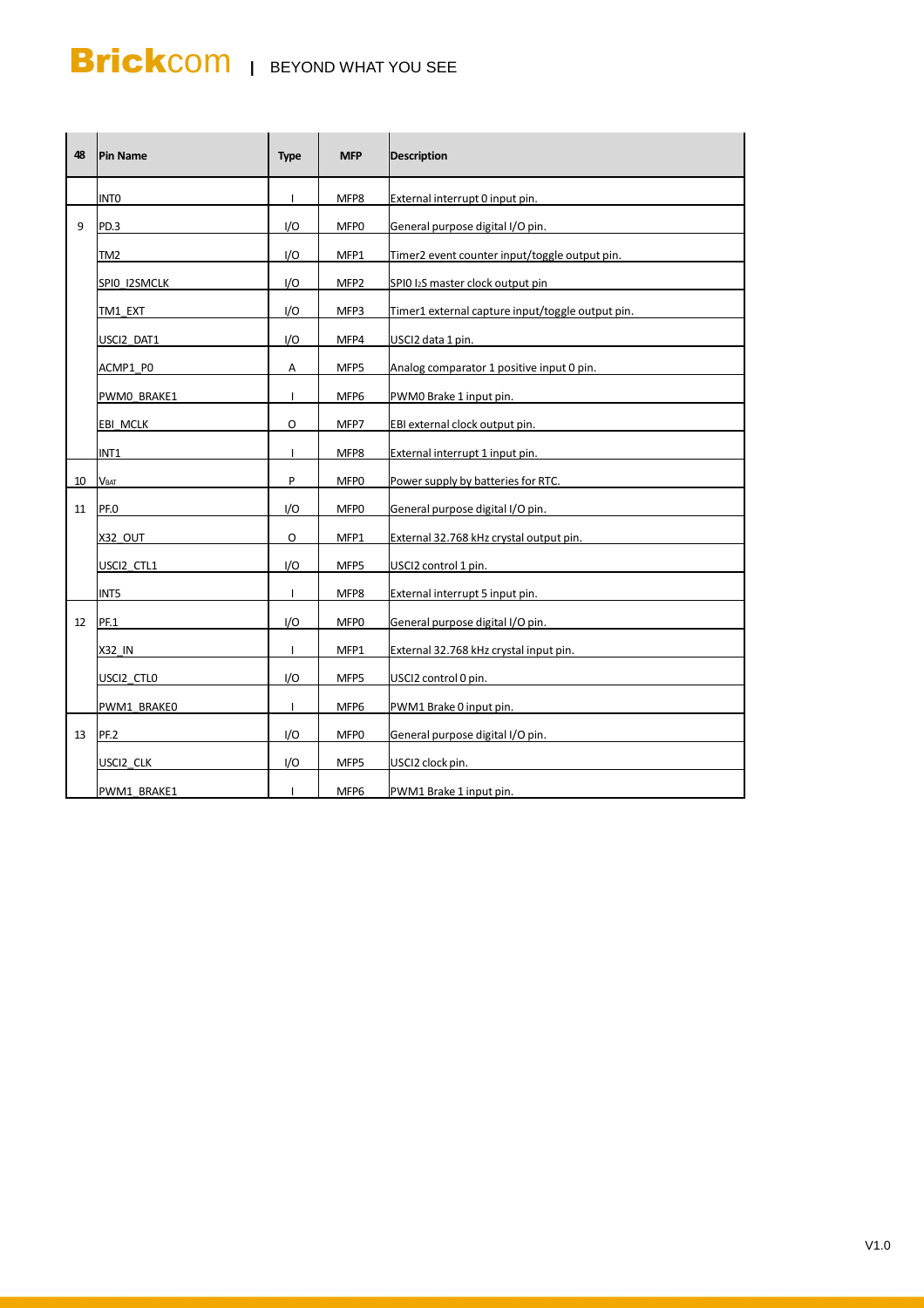| 48 | <b>Pin Name</b> | <b>Type</b>  | <b>MFP</b>       | <b>Description</b>                                                     |
|----|-----------------|--------------|------------------|------------------------------------------------------------------------|
| 14 | PD.7            | 1/O          | MFP0             | General purpose digital I/O pin.                                       |
|    | USCI1 CTL1      | I/O          | MFP1             | USCI1 control 1 pin.                                                   |
|    | SPIO I2SMCLK    | 1/O          | MFP2             | SPIO I2S master clock output pin                                       |
|    | PWM0_SYNC_IN    | ı            | MFP3             | PWM0 counter synchronous trigger input pin.                            |
|    | TM1             | I/O          | MFP4             | Timer1 event counter input/toggle output pin.                          |
|    | ACMP0 O         | O            | MFP5             | Analog comparator 0 output pin.                                        |
|    | PWM0 CH5        | I/O          | MFP6             | PWM0 channel 5 output/capture input.                                   |
|    | EBI nRD         | O            | MFP7             | EBI read enable output pin.                                            |
| 15 | <b>PF.3</b>     | I/O          | MFP0             | General purpose digital I/O pin.                                       |
|    | XT1 OUT         | O            | MFP1             | External 4~20 MHz (high speed) crystal output pin.                     |
|    | I2C1 SCL        | I/O          | MFP3             | I2C1 clock pin.                                                        |
| 16 | PF.4            | I/O          | MFP0             | General purpose digital I/O pin.                                       |
|    | XT1 IN          | $\mathbf{I}$ | MFP1             | External 4~20 MHz (high speed) crystal input pin.                      |
|    | I2C1 SDA        | I/O          | MFP3             | I2C1 data input/output pin.                                            |
| 17 | <b>Vss</b>      | P            | MFP0             | Ground pin for digital circuit.                                        |
|    | V <sub>DD</sub> | P            | MFP <sub>0</sub> | Power supply for I/O ports and LDO source for internal PLL and digital |
| 18 | LDO CAP         | Α            | MFP <sub>0</sub> | LDO output pin.                                                        |
| 19 | PC.0            | I/O          | MFP0             | General purpose digital I/O pin.                                       |
|    | SPIO CLK        | 1/O          | MFP <sub>2</sub> | SPIO serial clock pin.                                                 |
|    | UART2 nCTS      | $\mathbf{I}$ | MFP3             | UART2 clear to Send input pin.                                         |
|    | USCIO DATO      | I/O          | MFP4             | USCIO data 0 pin.                                                      |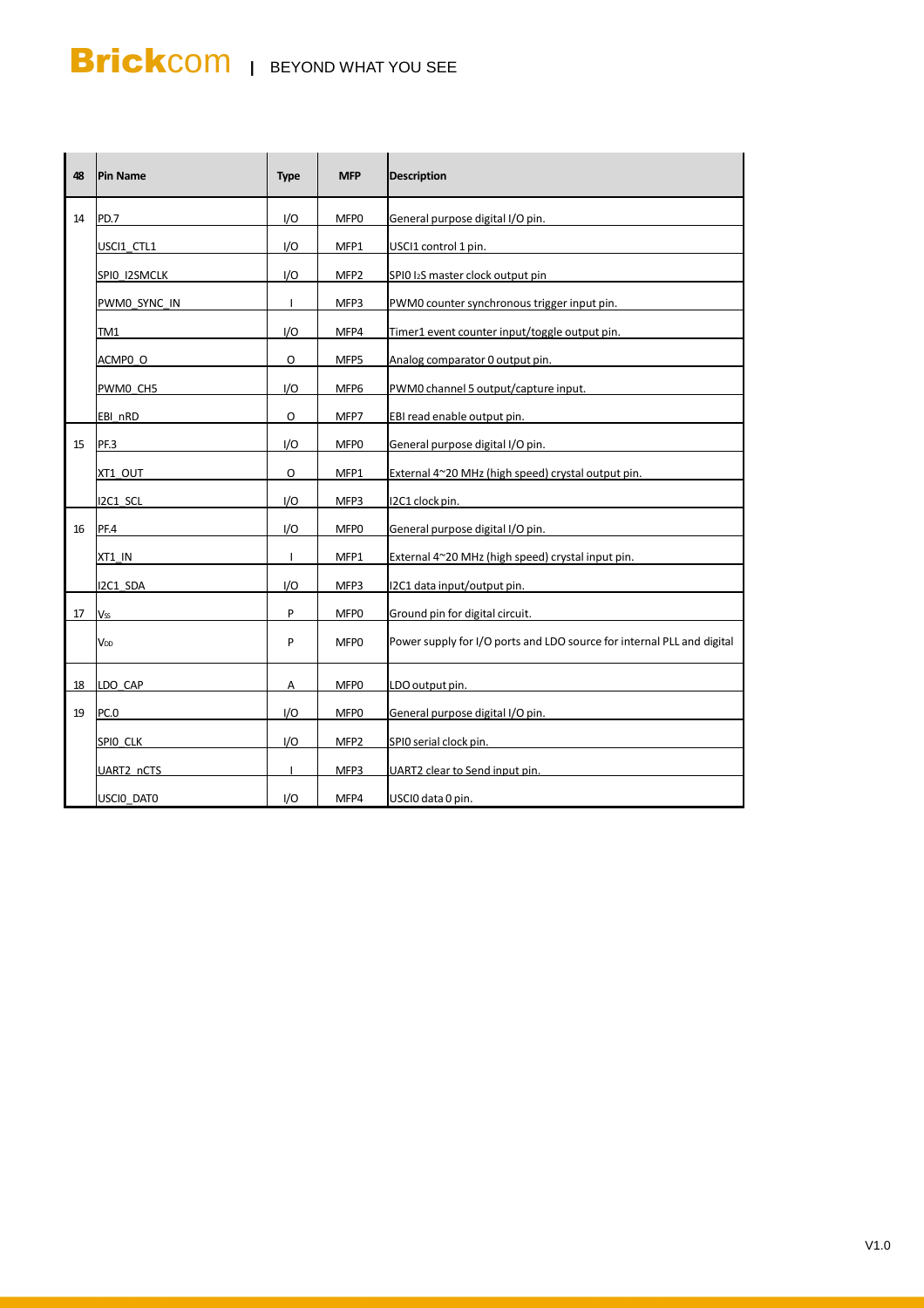| 48 | <b>Pin Name</b> | <b>Type</b>  | <b>MFP</b>       | <b>Description</b>                               |
|----|-----------------|--------------|------------------|--------------------------------------------------|
| 20 | PC.1            | I/O          | MFP <sub>0</sub> | General purpose digital I/O pin.                 |
|    | CLKO            | O            | MFP1             | Clock Out                                        |
|    | UART2 nRTS      | O            | MFP3             | UART2 request to Send output pin.                |
|    | USCIO DAT1      | I/O          | MFP4             | USCIO data 1 pin.                                |
|    | ACMP1 WLAT      | $\mathbf{I}$ | MFP5             | Analog comparator 1 window latch input pin       |
|    | PWM0 CH1        | I/O          | MFP6             | PWM0 channel 1 output/capture input.             |
|    | EBI AD9         | I/O          | MFP7             | EBI address/data bus bit 9.                      |
| 21 | PC.2            | I/O          | MFP0             | General purpose digital I/O pin.                 |
|    | SPIO SS         | I/O          | MFP <sub>2</sub> | SPIO slave select pin.                           |
|    | UART2_TXD       | O            | MFP3             | UART2 data transmitter output pin.               |
|    | USCIO CTL1      | 1/O          | MFP4             | USCIO control 1 pin.                             |
|    | ACMP1 O         | O            | MFP5             | Analog comparator 1 output pin.                  |
|    | PWM0 CH2        | I/O          | MFP6             | PWM0 channel 2 output/capture input.             |
|    | EBI AD10        | I/O          | MFP7             | EBI address/data bus bit 10.                     |
| 22 | PC.3            | I/O          | MFP0             | General purpose digital I/O pin.                 |
|    | SPIO_MOSI       | I/O          | MFP <sub>2</sub> | SPIO MOSI (Master Out, Slave In) pin.            |
|    | UART2 RXD       | $\mathbf{I}$ | MFP3             | UART2 data receiver input pin.                   |
|    | USCIO CTLO      | I/O          | MFP5             | USCIO control 0 pin.                             |
|    | PWM0 CH3        | I/O          | MFP6             | PWM0 channel 3 output/capture input.             |
|    | EBI AD11        | I/O          | MFP7             | EBI address/data bus bit 11.                     |
| 23 | PC.4            | I/O          | MFP0             | General purpose digital I/O pin.                 |
|    | SPIO MISO       | I/O          | MFP <sub>2</sub> | SPIO MISO (Master In, Slave Out) pin.            |
|    | I2C1 SCL        | 1/O          | MFP3             | I2C1 clock pin.                                  |
|    | USCIO CLK       | I/O          | MFP5             | USCIO clock pin.                                 |
|    | PWM0_CH4        | 1/O          | MFP6             | PWM0 channel 4 output/capture input.             |
|    | EBI AD12        | I/O          | MFP7             | EBI address/data bus bit 12.                     |
| 24 | PE.O            | I/O          | MFP0             | General purpose digital I/O pin.                 |
|    | SPIO CLK        | I/O          | MFP <sub>2</sub> | SPIO serial clock pin.                           |
|    | I2C1 SDA        | I/O          | MFP3             | I2C1 data input/output pin.                      |
|    | TM2 EXT         | I/O          | MFP4             | Timer2 external capture input/toggle output pin. |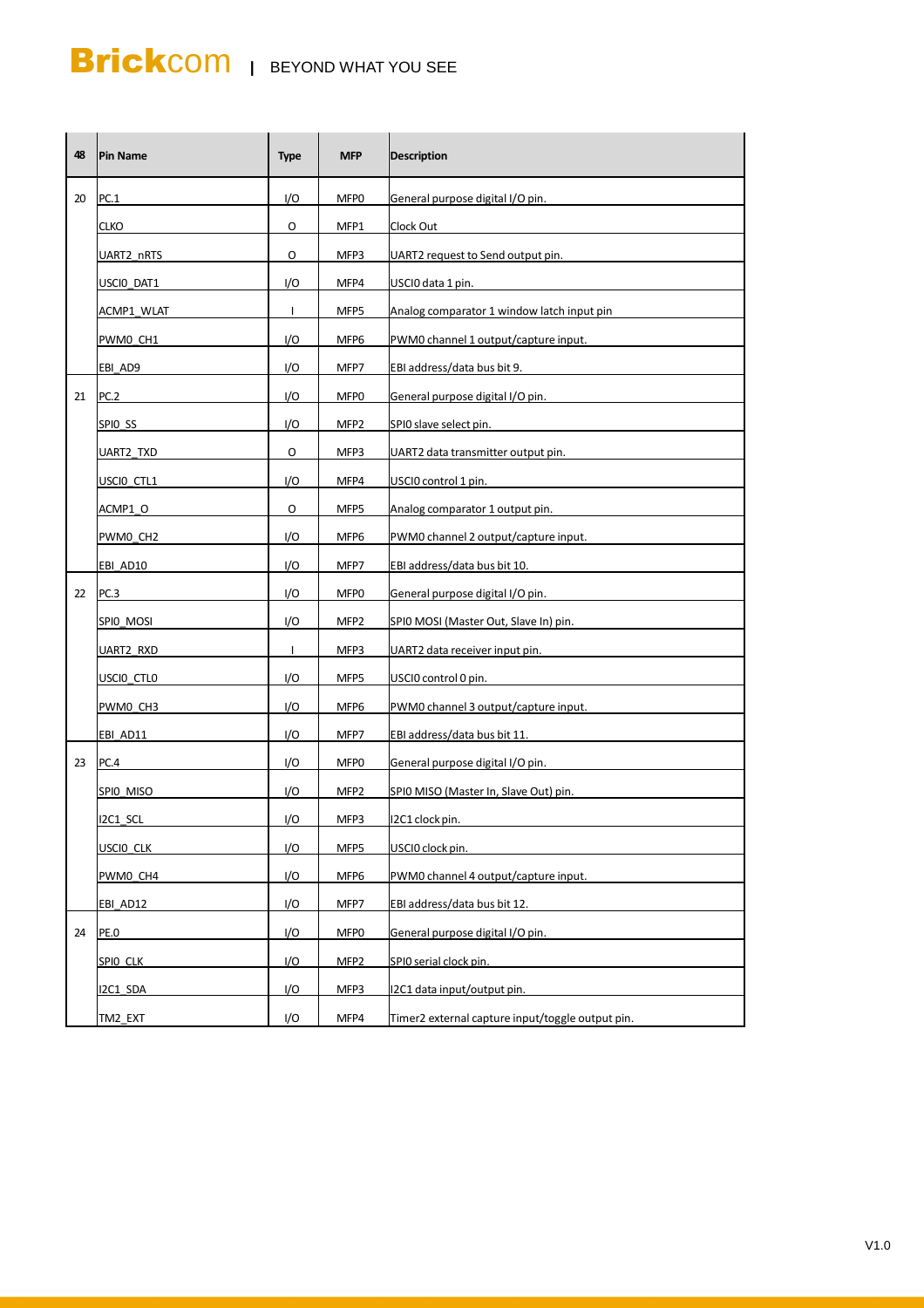| 48 | <b>Pin Name</b>  | <b>Type</b> | <b>MFP</b>       | <b>Description</b>                                        |
|----|------------------|-------------|------------------|-----------------------------------------------------------|
| 25 | PE.6             | I/O         | MFP <sub>0</sub> | General purpose digital I/O pin.                          |
|    | ICE CLK          |             | MFP1             | Serial wired debugger clock pin.                          |
|    |                  |             |                  | Note: It is recommended to use 100 kQ pull-up resistor on |
|    | I2CO SCL         | I/O         | MFP <sub>2</sub> | I2C0 clock pin.                                           |
|    | <b>UARTO RXD</b> |             | MFP3             | UARTO data receiver input pin.                            |
| 26 | <b>PE.7</b>      | I/O         | MFP0             | General purpose digital I/O pin.                          |
|    | ICE DAT          | O           | MFP1             | Serial wired debugger data pin.                           |
|    |                  |             |                  | Note: It is recommended to use 100 kO pull-up resistor on |
|    | I2CO SDA         | I/O         | MFP <sub>2</sub> | I2C0 data input/output pin.                               |
|    | <b>UARTO TXD</b> | O           | MFP3             | UARTO data transmitter output pin.                        |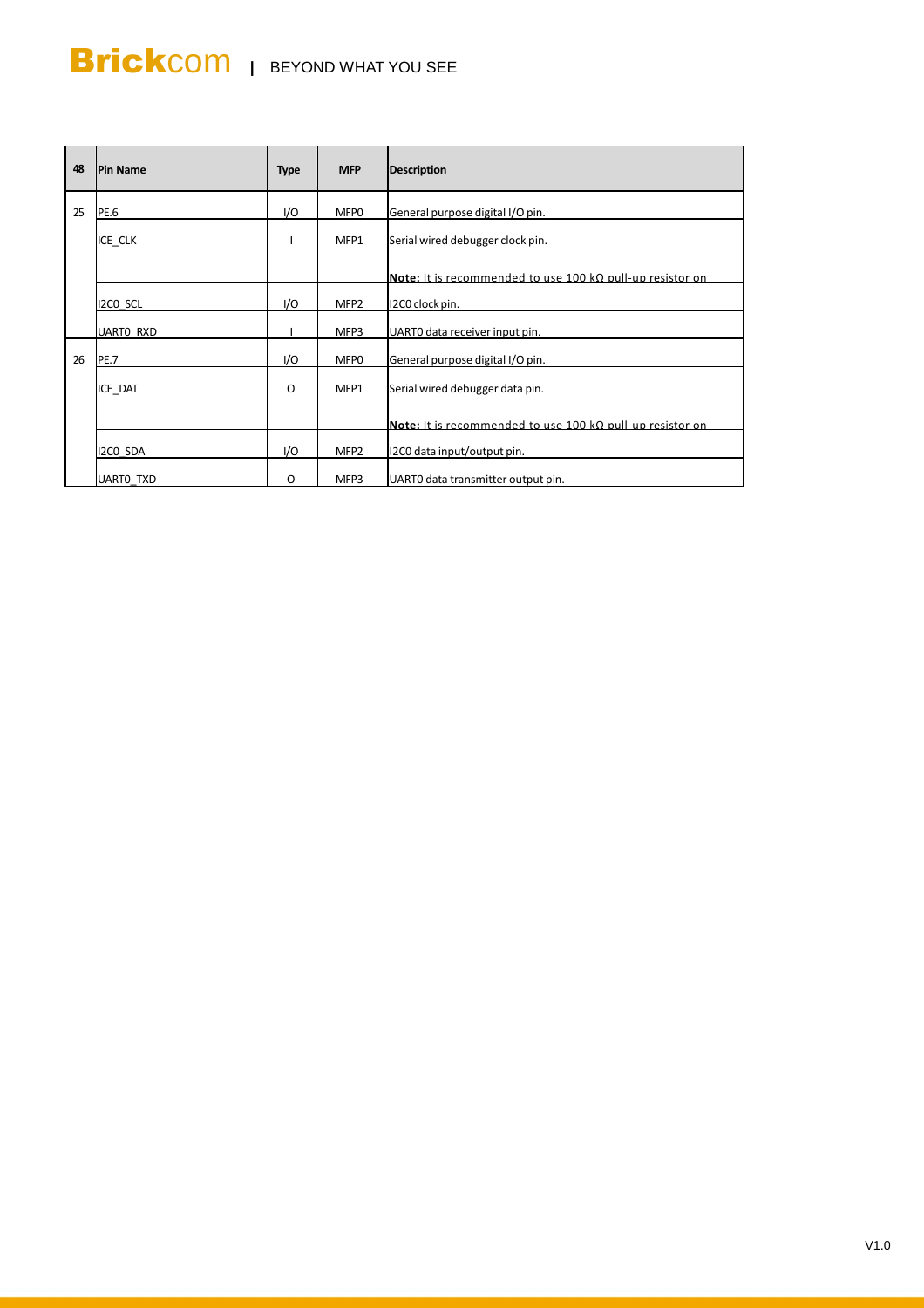| 48 | <b>Pin Name</b>            | <b>Type</b>  | <b>MFP</b>       | <b>Description</b>                                   |
|----|----------------------------|--------------|------------------|------------------------------------------------------|
| 32 | <b>USB VBUS</b>            | P            | MFP0             | Power supply from USB host or HUB.                   |
| 33 | USB <sub>D</sub> -         | Α            | MFP0             | USB differential signal D-.                          |
| 34 | USB D+                     | Α            | MFP0             | USB differential signal D+.                          |
| 35 | PF.7                       | I/O          | MFP0             | General purpose digital I/O pin.                     |
| 36 | USB V <sub>DD</sub> 33 CAP | А            | MFP <sub>0</sub> | Internal power regulator output 3.3V decoupling pin. |
|    | PB.12                      | I/O          | MFP0             | General purpose digital I/O pin.                     |
|    | PWM1 CH1                   | I/O          | MFP6             | PWM1 channel 1 output/capture input.                 |
| 37 | PA.3                       | I/O          | MFP0             | General purpose digital I/O pin.                     |
|    | UARTO RXD                  | T            | MFP <sub>2</sub> | UARTO data receiver input pin.                       |
|    | UARTO_nRTS                 | O            | MFP3             | UARTO request to Send output pin.                    |
|    | I2CO SCL                   | I/O          | MFP4             | I2C0 clock pin.                                      |
|    | PWM1 CH2                   | I/O          | MFP6             | PWM1 channel 2 output/capture input.                 |
|    | EBI AD3                    | I/O          | MFP7             | EBI address/data bus bit 3.                          |
|    | USCI1 CLK                  | I/O          | MFP8             | USCI1 clock pin.                                     |
| 38 | PA.2                       | I/O          | MFP0             | General purpose digital I/O pin.                     |
|    | UARTO TXD                  | 0            | MFP <sub>2</sub> | UARTO data transmitter output pin.                   |
|    | UARTO_nCTS                 | $\mathbf{I}$ | MFP3             | UARTO clear to Send input pin.                       |
|    | I2CO SDA                   | I/O          | MFP4             | I2C0 data input/output pin.                          |
|    | PWM1 CH3                   | I/O          | MFP6             | PWM1 channel 3 output/capture input.                 |
|    | EBI AD2                    | I/O          | MFP7             | EBI address/data bus bit 2.                          |
|    | USCI1 CTLO                 | I/O          | MFP8             | USCI1 control 0 pin.                                 |
| 39 | PA.1                       | I/O          | MFP0             | General purpose digital I/O pin.                     |
|    | UART1 nRTS                 | O            | MFP1             | UART1 request to Send output pin.                    |
|    | UART1 RXD                  | $\mathbf{I}$ | MFP3             | UART1 data receiver input pin.                       |
|    | usci1_ctl1                 | 1/O          | MFP4             | USCI1 control 1 pin.                                 |
|    | PWM1 CH4                   | I/O          | MFP6             | PWM1 channel 4 output/capture input.                 |
|    | EBI_AD1                    | I/O          | MFP7             | EBI address/data bus bit 1.                          |
| 40 | PA.O                       | I/O          | MFP0             | General purpose digital I/O pin.                     |
|    | UART1 nCTS                 | $\mathbf{I}$ | MFP1             | UART1 clear to Send input pin.                       |
|    | UART1 TXD                  | O            | MFP3             | UART1 data transmitter output pin.                   |
|    | USCI1 CTLO                 | I/O          | MFP4             | USCI1 control 0 pin.                                 |
|    | PWM1 CH5                   | 1/O          | MFP6             | PWM1 channel 5 output/capture input.                 |
|    | EBI ADO                    | I/O          | MFP7             | EBI address/data bus bit 0.                          |
|    | <b>INTO</b>                | $\mathbf{I}$ | MFP8             | External interrupt 0 input pin.                      |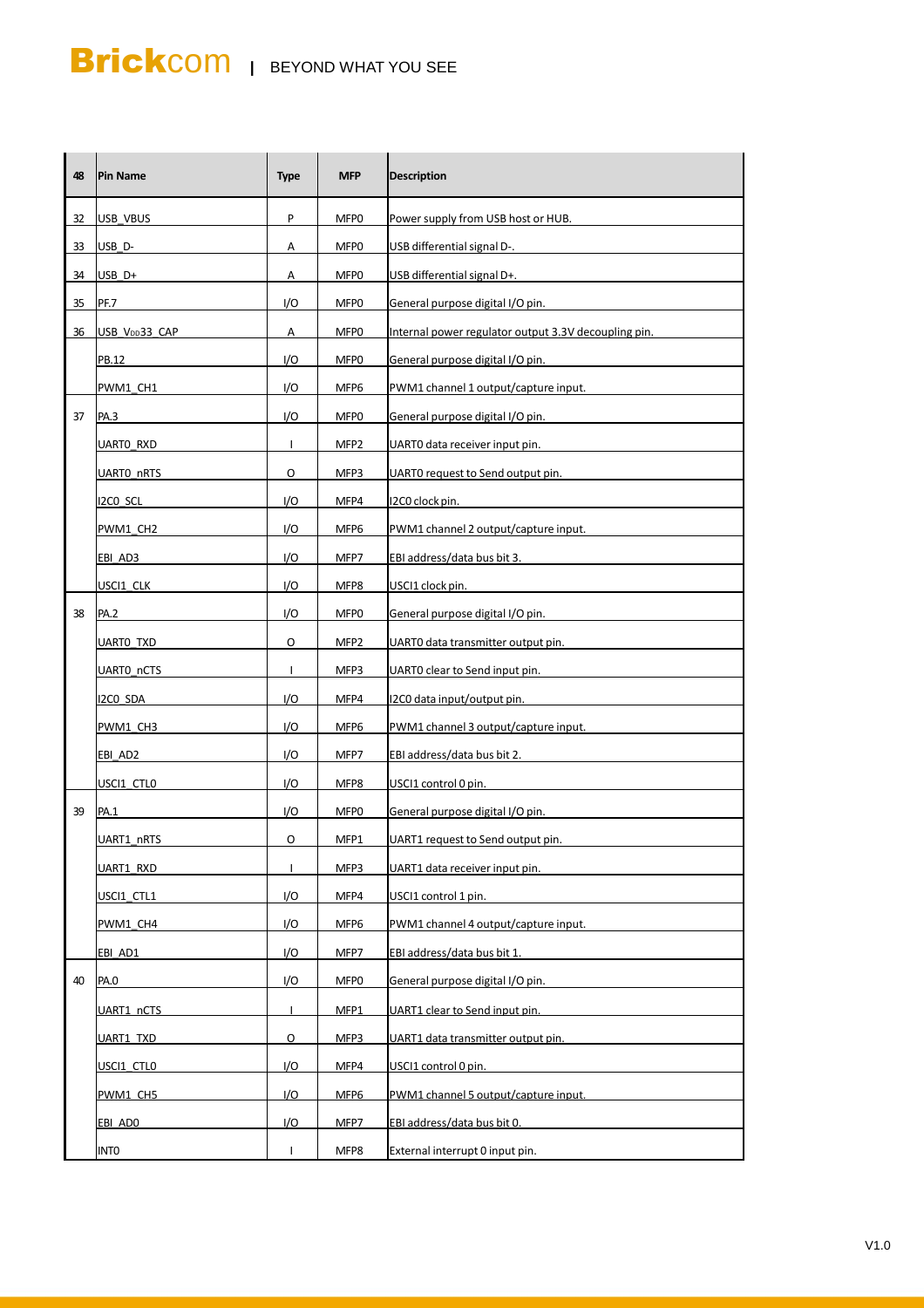| P<br>MFP0<br>Ground pin for digital circuit.<br>Vss<br>Power supply for I/O ports and LDO source for internal PLL and digital<br>41<br>P<br>MFP <sub>0</sub><br>V <sub>DD</sub><br>P<br>Power supply for internal analog circuit.<br>42<br>MFP0<br><b>AV<sub>DD</sub></b><br>43<br>ADC reference voltage input.<br>Α<br>MFP0<br><b>VREF</b><br>44<br>I/O<br>PB.O<br>MFP0<br>General purpose digital I/O pin.<br>ADCO_CHO<br>Α<br>MFP1<br>ADC0 channel 0 analog input.<br>Voltage detector positive input 0 pin.<br>VDET PO<br>MFP <sub>2</sub><br>Α<br>MFP3<br>UART2 data receiver input pin.<br>UART2_RXD<br>$\mathbf{I}$<br>TM <sub>2</sub><br>I/O<br>MFP4<br>Timer2 event counter input/toggle output pin.<br>I/O<br>MFP6<br>USCI1 data 0 pin.<br>USCI1 DATO<br>EBI low byte write enable output pin.<br>EBI nWRL<br>O<br>MFP7 |  |
|-----------------------------------------------------------------------------------------------------------------------------------------------------------------------------------------------------------------------------------------------------------------------------------------------------------------------------------------------------------------------------------------------------------------------------------------------------------------------------------------------------------------------------------------------------------------------------------------------------------------------------------------------------------------------------------------------------------------------------------------------------------------------------------------------------------------------------------|--|
|                                                                                                                                                                                                                                                                                                                                                                                                                                                                                                                                                                                                                                                                                                                                                                                                                                   |  |
|                                                                                                                                                                                                                                                                                                                                                                                                                                                                                                                                                                                                                                                                                                                                                                                                                                   |  |
|                                                                                                                                                                                                                                                                                                                                                                                                                                                                                                                                                                                                                                                                                                                                                                                                                                   |  |
|                                                                                                                                                                                                                                                                                                                                                                                                                                                                                                                                                                                                                                                                                                                                                                                                                                   |  |
|                                                                                                                                                                                                                                                                                                                                                                                                                                                                                                                                                                                                                                                                                                                                                                                                                                   |  |
|                                                                                                                                                                                                                                                                                                                                                                                                                                                                                                                                                                                                                                                                                                                                                                                                                                   |  |
|                                                                                                                                                                                                                                                                                                                                                                                                                                                                                                                                                                                                                                                                                                                                                                                                                                   |  |
|                                                                                                                                                                                                                                                                                                                                                                                                                                                                                                                                                                                                                                                                                                                                                                                                                                   |  |
|                                                                                                                                                                                                                                                                                                                                                                                                                                                                                                                                                                                                                                                                                                                                                                                                                                   |  |
|                                                                                                                                                                                                                                                                                                                                                                                                                                                                                                                                                                                                                                                                                                                                                                                                                                   |  |
|                                                                                                                                                                                                                                                                                                                                                                                                                                                                                                                                                                                                                                                                                                                                                                                                                                   |  |
| External interrupt 1 input pin.<br>INT1<br>$\mathsf{I}$<br>MFP8                                                                                                                                                                                                                                                                                                                                                                                                                                                                                                                                                                                                                                                                                                                                                                   |  |
| I/O<br>Timer1 external capture input/toggle output pin.<br>TM1 EXT<br>MFP10                                                                                                                                                                                                                                                                                                                                                                                                                                                                                                                                                                                                                                                                                                                                                       |  |
| 45<br>I/O<br>General purpose digital I/O pin.<br>PB.1<br>MFP0                                                                                                                                                                                                                                                                                                                                                                                                                                                                                                                                                                                                                                                                                                                                                                     |  |
| MFP1<br>ADC0 channel 1 analog input.<br>ADCO CH1<br>Α                                                                                                                                                                                                                                                                                                                                                                                                                                                                                                                                                                                                                                                                                                                                                                             |  |
| MFP <sub>2</sub><br>Voltage detector positive input 1 pin.<br>VDET P1<br>Α                                                                                                                                                                                                                                                                                                                                                                                                                                                                                                                                                                                                                                                                                                                                                        |  |
| O<br>MFP3<br>UART2 data transmitter output pin.<br>UART2 TXD                                                                                                                                                                                                                                                                                                                                                                                                                                                                                                                                                                                                                                                                                                                                                                      |  |
| I/O<br>MFP4<br>Timer3 event counter input/toggle output pin.<br>TM3                                                                                                                                                                                                                                                                                                                                                                                                                                                                                                                                                                                                                                                                                                                                                               |  |
| MFP6<br>PWM0 counter synchronous trigger output pin.<br>PWM0 SYNC OUT<br>O                                                                                                                                                                                                                                                                                                                                                                                                                                                                                                                                                                                                                                                                                                                                                        |  |
| MFP7<br>EBI high byte write enable output pin<br>EBI nWRH<br>O                                                                                                                                                                                                                                                                                                                                                                                                                                                                                                                                                                                                                                                                                                                                                                    |  |
| USCI1 DAT1<br>I/O<br>MFP8<br>USCI1 data 1 pin.                                                                                                                                                                                                                                                                                                                                                                                                                                                                                                                                                                                                                                                                                                                                                                                    |  |
| <b>PB.2</b><br>46<br>1/O<br>MFP0<br>General purpose digital I/O pin.                                                                                                                                                                                                                                                                                                                                                                                                                                                                                                                                                                                                                                                                                                                                                              |  |
| ADCO_CH2<br>MFP1<br>ADC0 channel 2 analog input.<br>А                                                                                                                                                                                                                                                                                                                                                                                                                                                                                                                                                                                                                                                                                                                                                                             |  |
| I/O<br>SPIO CLK<br>MFP <sub>2</sub><br>SPIO serial clock pin.                                                                                                                                                                                                                                                                                                                                                                                                                                                                                                                                                                                                                                                                                                                                                                     |  |
| I/O<br>SPI1_CLK<br>MFP3<br>SPI1 serial clock pin.                                                                                                                                                                                                                                                                                                                                                                                                                                                                                                                                                                                                                                                                                                                                                                                 |  |
| $\mathbf{I}$<br>UART1 RXD<br>MFP4<br>UART1 data receiver input pin.                                                                                                                                                                                                                                                                                                                                                                                                                                                                                                                                                                                                                                                                                                                                                               |  |
| TM BRAKEO I Timer Brake * input pin.<br>TM BRAKEO<br>$\mathbf{I}$<br>MFP6                                                                                                                                                                                                                                                                                                                                                                                                                                                                                                                                                                                                                                                                                                                                                         |  |
| O<br>EBI nCSO<br>MFP7<br>EBI chip select 0 output pin.                                                                                                                                                                                                                                                                                                                                                                                                                                                                                                                                                                                                                                                                                                                                                                            |  |
| 1/O<br>MFP8<br>USCIO data 0 pin.<br>USCIO_DATO                                                                                                                                                                                                                                                                                                                                                                                                                                                                                                                                                                                                                                                                                                                                                                                    |  |
| I/O<br>Timer2 external capture input/toggle output pin.<br>TM2 EXT<br><b>MFP10</b>                                                                                                                                                                                                                                                                                                                                                                                                                                                                                                                                                                                                                                                                                                                                                |  |
| I/O<br>47<br>MFP0<br>General purpose digital I/O pin.<br>PB.3                                                                                                                                                                                                                                                                                                                                                                                                                                                                                                                                                                                                                                                                                                                                                                     |  |
| MFP1<br>ADC0 channel 3 analog input.<br>А                                                                                                                                                                                                                                                                                                                                                                                                                                                                                                                                                                                                                                                                                                                                                                                         |  |
| ADCO CH3<br>I/O<br>SPIO MISO (Master In, Slave Out) pin.<br>SPIO_MISO<br>MFP <sub>2</sub>                                                                                                                                                                                                                                                                                                                                                                                                                                                                                                                                                                                                                                                                                                                                         |  |